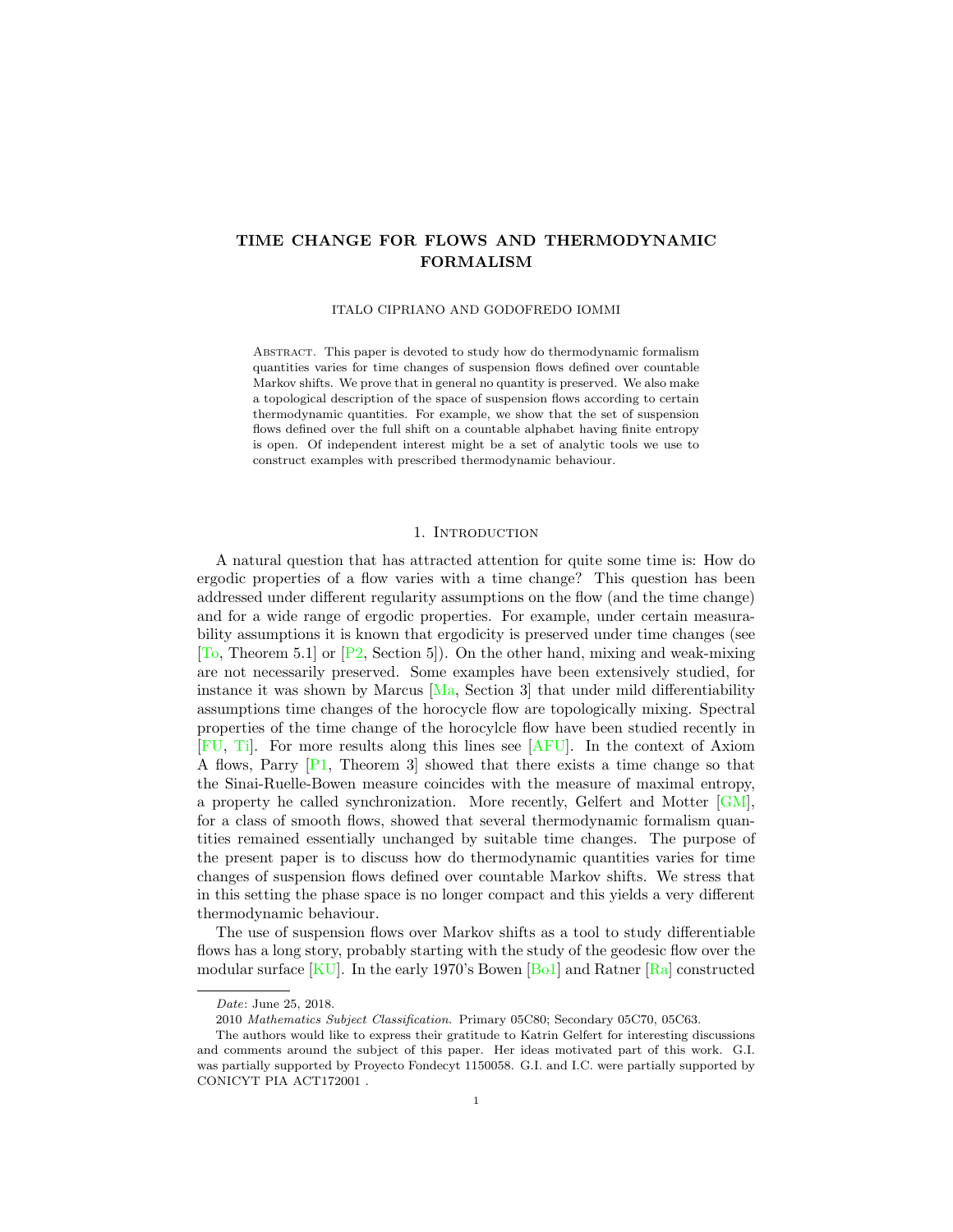<span id="page-1-0"></span>Markov partitions for Axiom A flows. These were later used by Bowen and Ruelle [\[BR\]](#page-20-2) to study thermodynamic formalism for such flows. In this setting the symbolic model was a suspension flow defined over a sub-shift of finite type defined on a finite alphabet. Recently, Lima and Sarig [\[LS\]](#page-21-6) have constructed symbolic codings for three dimensional  $C^{\infty}$  flows of positive entropy defined on compact manifolds. They showed that given  $\chi > 0$  there is a suspension flow defined over a finite entropy countable Markov shift that captures every hyperbolic measure for which its positive Lyapunov exponent is larger than  $\chi$ . Other examples of flows that can be coded by suspension flows over countable Markov shifts are some classes of geodesic flows defined over non-compact manifolds of variable pinched negative curvature  $[DP, IRV]$  $[DP, IRV]$  $[DP, IRV]$  and certain Teichmüler flows  $[BG, Ha]$  $[BG, Ha]$  $[BG, Ha]$ .

In sub-section [4.2](#page-9-0) we provide a wide range of examples showing that, in strong contrast to the compact setting, no thermodynamic quantity is preserved in the context of suspension flows defined over countable Markov shifts. Most of these examples are constructed making use of analytic tools developed in the study of Dirichlet series (see sub-section  $2.3$ ). We also establish conditions on the time change that ensure that some thermodynamic quantities are actually preserved (Theorem [4.13\)](#page-14-0). Finally, in Section [5](#page-15-0) we topologize the space of suspension flows defined over a fixed countable Markov shift. We study topological properties of the sets of flows having finite (or infinite) entropy, those which have (or not) measures of maximal entropy and other sets having particular ergodic properties.

#### 2. Countable Markov shifts

This section is devoted, on the one hand, to recall the necessary definitions and results from thermodynamic formalism for countable Markov shifts that will be used in the article. On the other, more interestingly, we provide tools to construct examples of potentials for which the pressure has prescribed properties. The tools come from the study of zeta functions and Dirichlet series in number theory.

2.1. Countable Markov shifts. Let  $T = (t_{ij})_{N \times N}$  be an infinite matrix of zeros and ones. Let

$$
\Sigma = \left\{ x \in \mathbb{N}^\mathbb{N} : t_{x_i x_{i+1}} = 1 \text{ for every } i \in \mathbb{N} \right\}.
$$

The shift map  $\sigma : \Sigma \to \Sigma$  is defined by  $(\sigma(x))_i = x_{i+1}$ . The space  $\Sigma$  is equipped with the topology generated by the cylinder sets

$$
C_{a_1 \cdots a_n} = \{ x \in \Sigma : x_i = a_i \text{ for } i = 1, \ldots, n \}.
$$

In general it is a non-compact space. The pair  $(\Sigma, \sigma)$  is called *countable Markov* shift. In what follows we will always assume it to be a transitive dynamical system. Given a function  $\varphi \colon \Sigma \to \mathbb{R}$  let

$$
V_n(\varphi) := \sup\{|\varphi(x) - \varphi(y)| : x, y \in \Sigma, x_i = y_i \text{ for } i = 1, \ldots, n\},\
$$

where  $x = (x_0, x_1, \ldots)$  and  $y = (y_0, y_1, \ldots)$ . We say that  $\varphi$  has summable variation if  $\sum_{n=1}^{\infty} V_n(\varphi) < \infty$ . We also say that  $\varphi$  is locally Hölder if there exist constants  $K > 0$  and  $\theta \in (0, 1)$  such that  $V_n(\varphi) \leq K\theta^n$  for all  $n \geq 1$ . The following result summarizes work by Sarig [\[Sa1\]](#page-22-4), which generalizes previous work by Gurevich [\[Gu1,](#page-21-11) [Gu2\]](#page-21-12) and by Mauldin and Urbański [\[MU\]](#page-21-5).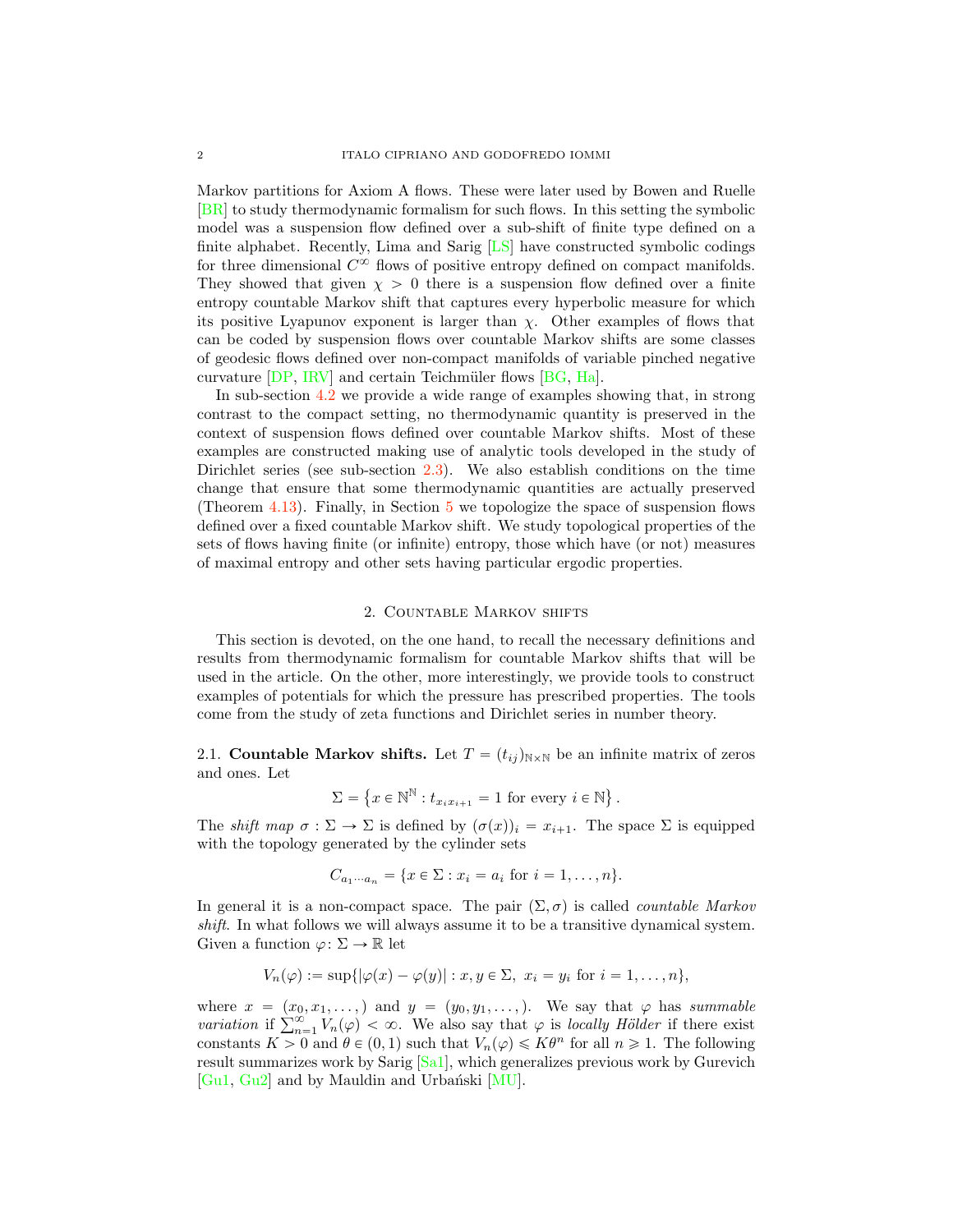<span id="page-2-2"></span><span id="page-2-1"></span>**Theorem 2.1.** Let  $(\Sigma, \sigma)$  be a transitive countable Markov shift and  $\varphi: \Sigma \to \mathbb{R}$  a function of summable variations.

$$
P_{\sigma}(\varphi) := \lim_{n \to \infty} \frac{1}{n} \log \sum_{x:\sigma^n x = x} \exp \left( \sum_{i=0}^{n-1} \varphi(\sigma^i x) \right) \chi_{C_{i_0}}(x)
$$
  
= 
$$
\sup \left\{ h(\nu) + \int \varphi \, d\nu : \nu \in \mathcal{M}_{\sigma} \text{ and } -\int \varphi \, d\nu < \infty \right\}
$$
  
= 
$$
\sup \{ P_K(\varphi) : K \in \mathcal{K} \}.
$$

The functional  $P_{\sigma}$  is called Gurevich pressure of  $\varphi$ . The symbol  $\chi_{C_{i_0}}(x)$  denotes the characteristic function of the cylinder  $C_{i_0} \subset \Sigma$ . The space of  $\sigma$ -invariant probability measures is denoted by  $\mathcal{M}_{\sigma}$  and  $h(\nu)$  denotes the entropy of the measure *ν*. Finally,  $\mathcal{K} := \{K \subset \Sigma : K \neq \emptyset \text{ compact and } \sigma\text{-invariant}\}.$ 

It is possible to show that the limit in the definition of  $P_{\sigma}$  always exists [\[Sa1\]](#page-22-4). Moreover, since  $(\Sigma, \sigma)$  is transitive,  $P_{\sigma}(\varphi)$  does not depend on  $i_0$ . A measure  $\nu \in \mathcal{M}_{\sigma}$  such that  $P_{\sigma}(\varphi) = h(\nu) + \int \varphi \, d\nu$  is called *equilibrium measure* for  $\varphi$ . Buzzi and Sarig [\[BS\]](#page-21-13) proved that a potential of summable variations has at most one equilibrium measure.

<span id="page-2-0"></span>2.2. The BIP case. We say that a countable Markov shift  $(\Sigma, \sigma)$ , defined by the transition matrix  $T = (t_{ij})_{N \times N}$ , satisfies the *BIP condition* if and only if there exists a finite set  $B \subset \mathbb{N}$  such that for every  $a \in \mathbb{N}$  there exist  $b, b' \in B$  with  $t_{ba}t_{ab'} = 1$ . For this class of countable Markov shifts, introduced by Sarig [\[Sa2\]](#page-22-5), the thermodynamic formalism is similar to that of sub-shifts of finite type defined on finite alphabets. The following theorem summarizes results proven by Sarig in [\[Sa3\]](#page-22-6) and by Mauldin and Urbański [\[MU\]](#page-21-5).

**Theorem 2.2.** Let  $(\Sigma, \sigma)$  be a transitive countable Markov shift satisfying the BIP condition and  $\varphi : \Sigma \to \mathbb{R}$  a non positive locally Hölder potential. Then, there exists  $s_{\infty} \in (0, \infty]$  such that pressure function  $t \to P_{\sigma}(t\varphi)$  has the following properties

$$
P_{\sigma}(t\varphi) = \begin{cases} \infty & \text{if } t < s_{\infty}; \\ real analytic & \text{if } t > s_{\infty}. \end{cases}
$$

Moreover, if  $t > s_{\infty}$ , there exists a unique equilibrium measure for  $t\varphi$ .

We classify non positive locally Hölder potentials according to the behaviour of the pressure function  $t \mapsto P_{\sigma}(t\varphi)$  at  $t = s_{\infty}$ .

**Definition 2.3.** Let  $(\Sigma, \sigma)$  be a transitive countable Markov shift satisfying the BIP condition and  $\varphi : \Sigma \to \mathbb{R}$  a non positive locally Hölder potential. We say that

- (a) The potential  $\varphi$  is of *infinite type* if for every  $t \in \mathbb{R}$  we have  $P_{\sigma}(t\varphi) = \infty$ .
- (b) The potential  $\varphi$  is of *continuous type* if there exists  $t_0 \in \mathbb{R}$  such that  $P_{\sigma}(t_0\varphi) < \infty$ ,  $P_{\sigma}(s_{\infty}\varphi) = \infty$  and  $\lim_{t \to s_{\infty}^+} P_{\sigma}(t\varphi) = \infty$ .
- (c) The potential  $\varphi$  is of *discontinuous type* if there exists  $t_0 \in \mathbb{R}$  such that  $P_{\sigma}(t_0\varphi) < \infty$  and is not of continuous type, that is  $P_{\sigma}(s_{\infty}\varphi) < \infty$  or  $\lim_{t\to s_\infty^+} P_\sigma(t\varphi) < \infty$ .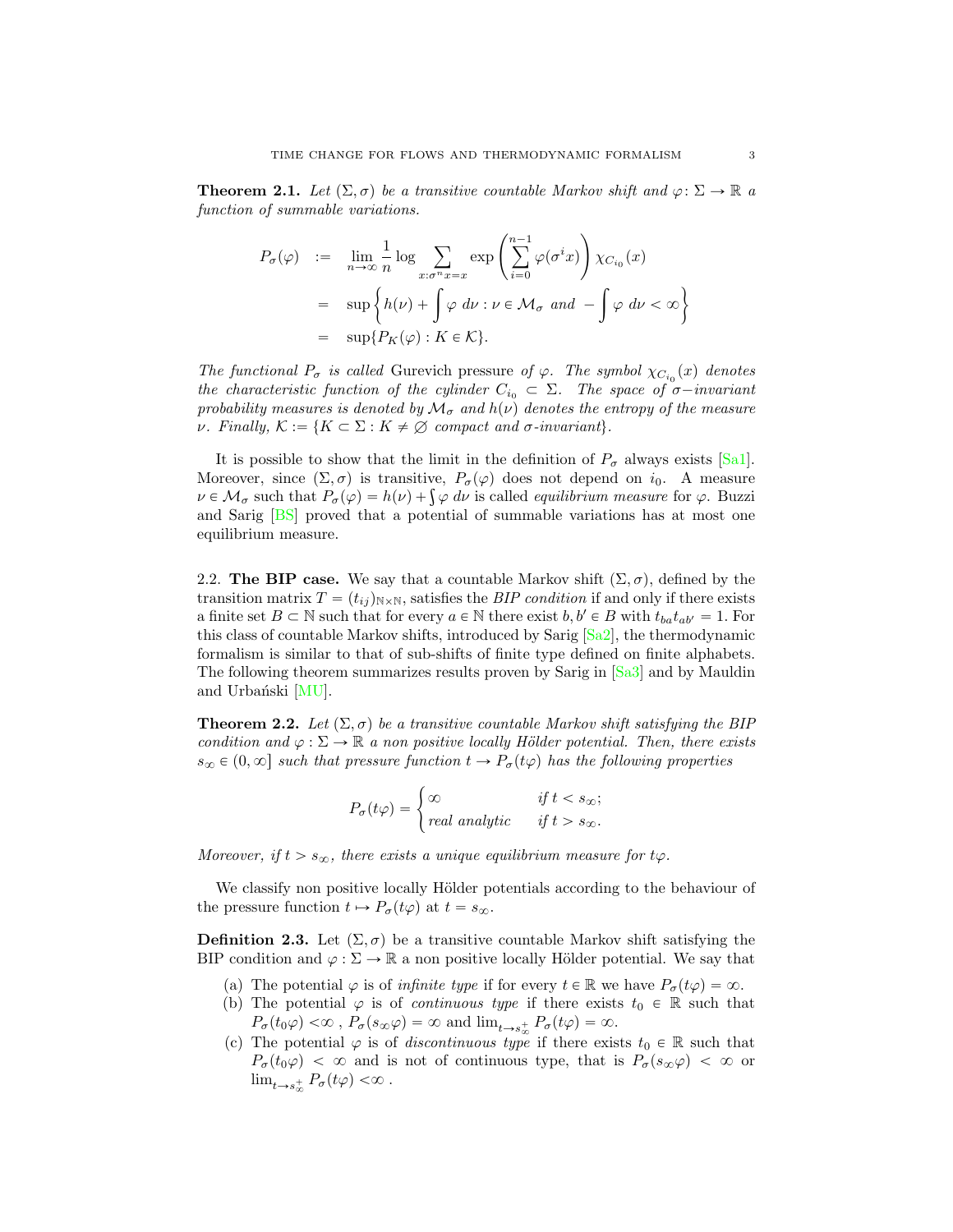<span id="page-3-4"></span>

<span id="page-3-0"></span>2.3. The full-shift and analytic tools to construct examples. Let  $(\Sigma, \sigma)$  be the full-shift on countably many symbols, that is

$$
\Sigma := \{(x_n)_{n \in \mathbb{N} \cup \{0\}} : x_n \in \mathbb{N}\}.
$$

It clearly satisfies the BIP property. If  $\varphi : \Sigma \to \mathbb{R}$  is a non positive locally constant potential, that is, for every  $n \in \mathbb{N}$  we have that  $\varphi | C_n := -\log \lambda_n$  for some  $\lambda_n \in$  $(1, \infty)$ , then there is a simple formula for the pressure ([\[BI1,](#page-20-3) Example 1])

<span id="page-3-1"></span>
$$
e^{P_{\sigma}(t\varphi)} = \sum_{n=1}^{\infty} \lambda_n^{-t}.
$$
\n(2.1)

Note that, in this case,  $s_{\infty} = \inf\{t : \sum_{n=1}^{\infty} \lambda_n^{-t} < \infty\}$ . The above formulas allows for the use of analytic tools to construct examples of potentials having prescribed properties. But not only that, we will relate the continuity type of the non positive potential  $\varphi$  with the nature of the singularities of the meromorphic extensions of the Dirichlet series [\(2.1\)](#page-3-1). Indeed, we observe that a potential  $\varphi$  is of continuity type if  $(2.1)$  has meromorphic extension with maybe some poles, and  $\varphi$  is of discontinuity type if [\(2.1\)](#page-3-1) has meromorphic extension with only branch points. We now recall some theorems on meromorphic extensions of certain Dirichlet series that we will use later. The following result can be found in  $E_i$ , Main Theorem I.

<span id="page-3-3"></span>**Theorem 2.4.** Let  $P(x) = \prod_{j=1}^{k} (x + \delta_j)$  be a polynomial with real coefficients and  $\delta_j \in \mathbb{C}$  satisfying  $\mathcal{R}e(\delta_j) > -1$  for  $j = 1, \ldots k$ . The associated Zeta function

$$
Z(s) = \sum_{n=1}^{\infty} \frac{1}{P(n)^s}
$$

is holomorphic for  $\mathcal{R}e(s) > \frac{1}{k}$  and it has an analytic continuation in the whole complex plane with only possible poles at  $\frac{j}{k}$  for  $j = 1, 0, -1, -2, \ldots$  other than nonpositive integers.

We recall the definitions of generalized Dirichlet series and asymptotic expansion. Definition 2.5. A generalized Dirichlet series is an infinite series

<span id="page-3-2"></span>
$$
L(s) = \sum_{n=1}^{\infty} a_n \lambda_n^{-s},
$$
\n(2.2)

where  $s \in \mathbb{C}, \{a_n\} \subset \mathbb{C}, \{\lambda_n\} \subset \mathbb{R}^+$  and such that  $0 < \lambda_1 < \lambda_2 < \cdots$  and  $\lim_{n\to\infty}\lambda_n = \infty.$ 

**Definition 2.6.** We say that  $f(t)$  has asymptotic expansion

$$
f(t) \sim \sum_{n=0}^{\infty} a_n f_n(t)
$$
 as  $t \to 0$ ,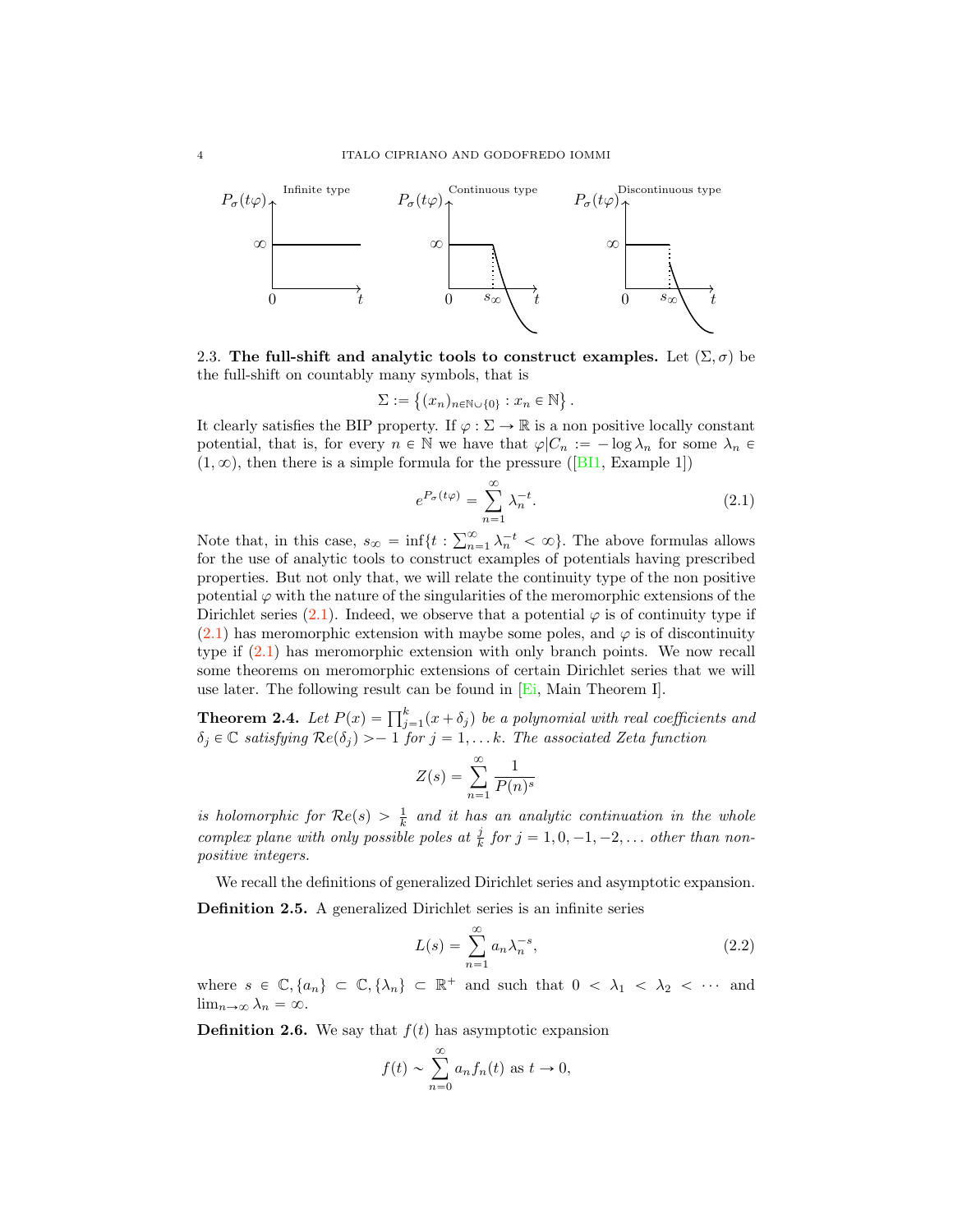# <span id="page-4-2"></span>if  $f(t) - \sum_{n=0}^{N-1} a_n f_n(t)$  is  $O(f_N(t))$  as  $t \to 0$  for any integer  $N \geq 0$ .

The next result appears in  $[\mathbb{Z}^i, p.313]$ .

<span id="page-4-1"></span>**Theorem 2.7.** Let  $L(s)$  be a generalized Dirichlet series as in [\(2.2\)](#page-3-2). If the following conditions are satisfied:

- (a) the sequence  $(\lambda_n)$  is growing at least as fast as some positive power of n;
- (b) the series  $L(s)$  is convergent at some  $s^* \in \mathbb{C}$ ; and
- (c)  $f(t) := \sum_{n=1}^{\infty} a_n e^{-\lambda_n t}$  has asymptotic expansion

$$
f(t) \sim \sum_{n=-1}^{\infty} b_n t^n \text{ as } t \to 0.
$$

Then  $L(s)$  has a meromorphic extension to all  $s \in \mathbb{C}$ , with a simple pole of residue  $b_{-1}$  at  $s = 1$  and no other singularities. Its values at non-positive integers are given by

$$
L(-n) = (-1)^n n! b_n \ (n = 0, 1, 2, \ldots).
$$

Note that the hypotheses of Theorems [2.4](#page-3-3) and [2.7](#page-4-1) are not disjoint, indeed there are maps that satisfy both, for example  $L(s) = \sum_{n=1}^{\infty} \frac{1}{(n+q)^s}$ . This special case corresponds to the Hurwitz zeta function.

<span id="page-4-0"></span>Theorem 2.8 (Hurwitz zeta function). The formally defined series

$$
\zeta(s,q) = \sum_{n=0}^{\infty} (n+q)^{-s}
$$

with  $Re(s) > 1$  and  $Re(q) > 0$  is absolutely convergent and can be extended by analytic continuation to a meromorphic function on all  $s \neq 1$ . At  $s = 1$  it has a simple pole with residue 1. Moreover, the function has an integral representation in terms of the Mellin transform as

$$
\zeta(s,q) = \frac{1}{\Gamma(s)} \int_0^\infty \frac{t^{s-1} e^{-qt}}{1 - e^{-t}} dt
$$

for  $Re(s) > 1$  and  $Re(q) > 0$ .

Remark 2.9. We observe that if a Dirichlet series  $L(s)$  with positive terms in the sum has holomorphic extension to  $Re(s) > p$ , where p is a simple pole, then  $\lim_{s\to p^+} L(s) = +\infty.$ 

We will construct and describe potentials of continuous type. Indeed, motivated on Theorem [2.4,](#page-3-3) one can prove directly the following proposition.

**Proposition 2.10.** Let  $P(x)$  be a real polynomial with degree k such that  $P > 0$ in  $(-1, \infty)$  and  $P > 1$  in N. If  $\varphi$  is the locally constant potential defined by  $\varphi|C_i =$  $-\log P(i)$  for  $i \in \mathbb{N}$ , then  $s_{\infty} = \frac{1}{k}$  and  $\varphi$  is of continuous type.

Similarly, based on Theorems [2.7](#page-4-1) and [2.8,](#page-4-0) we obtain the following proposition.

**Proposition 2.11.** Let  $(\lambda_n)_n$  be a strictly increasing sequence of real numbers with  $1 \leq \lambda_1$ , growing at least as fast as some positive power of n. Assume that there exists  $\varepsilon > 0$  and a sequence of real numbers  $(a_n)_n$  such that the function  $f: (0, \varepsilon) \to \mathbb{R}$  defined by  $f(t) := \sum_{m=1}^{\infty} e^{-\lambda_m t}$  has asymptotic expansion

$$
f(t) \sim \sum_{n=-1}^{\infty} a_n t^n \text{ as } t \to 0.
$$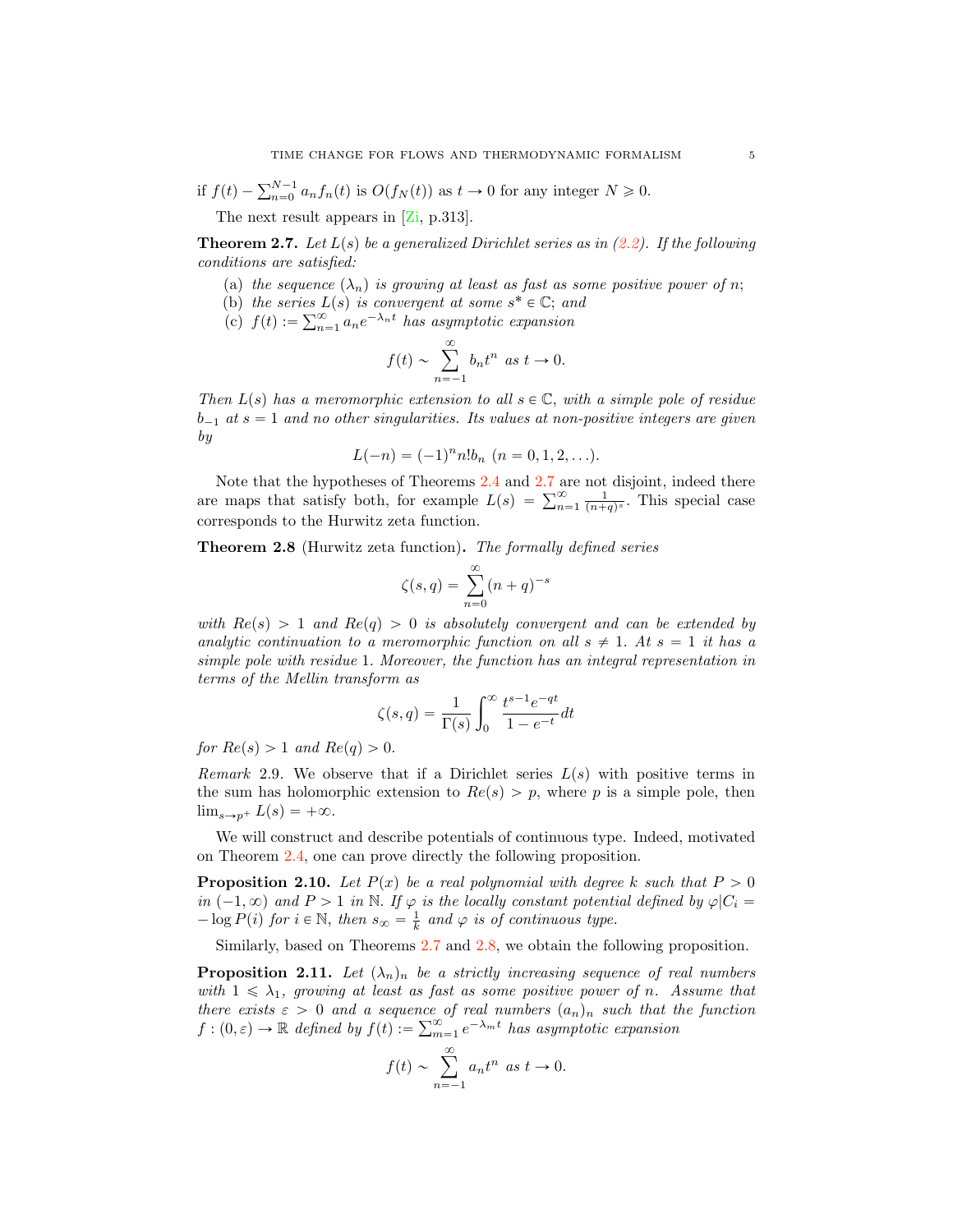<span id="page-5-2"></span>If  $\varphi$  is the locally constant potential defined by  $\varphi|C_n := -\log \lambda_n$  for  $n \in \mathbb{N}$ , then  $s_{\infty} = 1$  and  $\varphi$  is of continuous type.

We now state a result on the meromorphic extension of certain Dirichlet series [\[GT,](#page-21-15) Theorem 1] that is related to the construction of potentials of discontinuous type.

<span id="page-5-1"></span>**Theorem 2.12.** Let  $\eta$  and  $\theta$  be real numbers, then the Dirichlet series

$$
\mathcal{L}_{\eta,\theta}(s) = \sum_{k=2}^{\infty} \frac{(\log k)^{\eta}}{(k(\log k)^{\theta})^s}
$$

admits an analytic continuation to the whole complex plane except at the line joining 1 with  $-\infty$ . This line gives a branch cut of the function, whose nature depends on the parameters. The singular expansion of the function around  $s = 1$  starts with

$$
\Gamma(\eta - \theta + 1)(s - 1)^{\theta - \eta - 1} \text{ for } \theta - \eta \notin \mathbb{N}
$$

$$
\frac{(-1)^{m-1}}{(m-1)!} (s-1)^{m-1} \log \frac{1}{s-1} \text{ for } \theta - \eta = m \in \mathbb{N}.
$$

<span id="page-5-0"></span>Remark 2.13. We observe that if a Dirichlet series  $L(s)$  with positive terms in the sum admits an analytic continuation to the whole complex plane except the line joining 1 with  $-\infty$ , then the map  $[1, \infty) \ni s \to L(s) \in \mathbb{R}$  is continuous, where

$$
\tilde{L}(s) = \begin{cases} L(s) & \text{if } s > 1; \\ \lim_{s \to 1^+} L(s) & \text{if } s = 1. \end{cases}
$$

From Theorem [2.12](#page-5-1) and Remark [2.13,](#page-5-0) we obtain the following proposition that allow us to construct and describe potentials of discontinuous type.

**Proposition 2.14.** Let  $\theta > 0$ . If  $\varphi$  is the locally constant potential defined by  $\varphi|C_n := -\log((n+1)\log^{\theta}(n+1))$  for  $n \in \mathbb{N}$ , then  $s_{\infty} = 1$  and  $\varphi$  is of discontinuous type.

#### 3. Suspension flows over countable Markov shifts

In this section we recall definitions and properties of the thermodynamic formalism for suspension flows over countable Markov shifts.

3.1. Suspension semi-flows and invariant measures. Let  $(\Sigma, \sigma)$  be a countable Markov shift and let  $\tau : \Sigma \to \mathbb{R}$  be a positive continuous function such that for every  $x \in \Sigma$  we have  $\sum_{i=0}^{\infty} \tau(\sigma^i x) = \infty$ . Consider the space

$$
Y = \{(x, t) \in \Sigma \times \mathbb{R} \colon 0 \leq t \leq \tau(x)\}
$$

with the points  $(x, \tau(x))$  and  $(\sigma(x), 0)$  identified for each  $x \in \Sigma$ . The suspension semi-flow over  $\sigma$  with roof function  $\tau$  is the semi-flow  $\Phi = (\varphi_t)_{t\geq0}$  on Y defined by

$$
\varphi_t(x, s) = (x, s + t)
$$
 whenever  $s + t \in [0, \tau(x)].$ 

A probability measure  $\mu$  on Y is  $\Phi$ -invariant if  $\mu(\varphi_t^{-1}A) = \mu(A)$  for every  $t \ge 0$  and every measurable set  $A \subset Y$ . Denote by  $\mathcal{M}_{\Phi}$  the space of  $\Phi$ -invariant probability measures on Y. The space  $\mathcal{M}_{\Phi}$  is closely related to the space  $\mathcal{M}_{\sigma}$  of  $\sigma$ -invariant probability measures on  $\Sigma$ . Let

$$
\mathcal{M}_{\sigma}(\tau):=\left\{\mu\in\mathcal{M}_{\sigma}:\int\tau\mathrm{d}\mu<\infty\right\}.
$$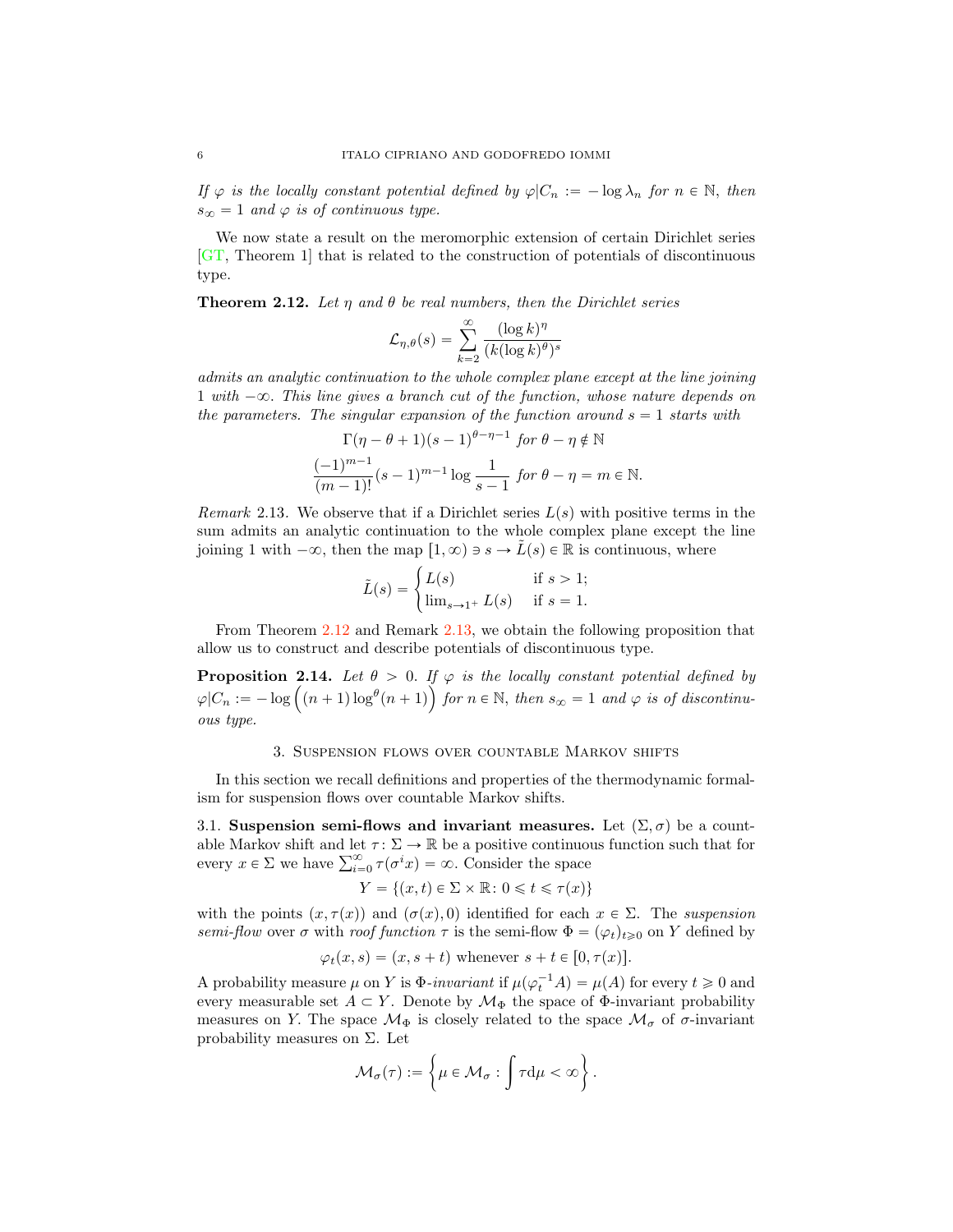<span id="page-6-1"></span>Note that if  $\Sigma$  is compact then  $\mathcal{M}_{\sigma}(\tau) = \mathcal{M}_{\sigma}$ . A result by Ambrose and Kakutani  $[AK]$  implies that if m denotes the Lebesgue measure then

<span id="page-6-0"></span>
$$
\frac{(\mu \times m)|_Y}{(\mu \times m)(Y)} \in \mathcal{M}_{\Phi}.
$$
\n(3.1)

Moreover, if  $(\Sigma, \sigma)$  is a sub-shift of finite type defined over a finite alphabet, then equation [\(3.1\)](#page-6-0) defines a bijection between :  $\mathcal{M}_{\sigma}$  and  $\mathcal{M}_{\Phi}$ . When  $(\Sigma, \sigma)$  is a countable Markov shift and  $\tau : \Sigma \to \mathbb{R}^+$  is not bounded above then there is a bijection between  $\mathcal{M}_{\sigma}(\tau)$  and  $M_{\Phi}$ . Note though that there might be measure  $\nu \in \mathcal{M}_{\sigma}$  such that  $\int \tau \, d\nu = \infty$ . In this case the measure obtained in equation [\(3.1\)](#page-6-0) is an infinite flow invariant measure. The more subtle case is when  $(\Sigma, \sigma)$  is a countable Markov shift and  $\tau : \Sigma \to \mathbb{R}^+$  is not bounded away from zero, since it is possible that for an infinite (sigma-finite)  $\sigma$ -invariant measure  $\nu$  we have  $\int \tau \, d\nu < \infty$ . In this case the measure  $(\nu \times m)|_Y / (\nu \times m)(Y) \in \mathcal{M}_{\Phi}$ .

3.2. Thermodynamic formalism. The entropy of a flow with respect to an invariant measure, denoted  $h_{\Phi}(\mu)$ , can be defined as the entropy of the corresponding time one map. The entropy of the flow is related to the entropy of the shift. The following formula was obtained by Abramov [\[Ab\]](#page-20-5) and later generalised by Savchenko [\[Sav,](#page-22-8) Theorem 1]. Let  $\mu \in \mathcal{M}_{\Phi}$  be an ergodic measure such that  $\mu = (\nu \times m)|_Y / (\nu \times m)(Y)$ , where  $\nu$  is a sigma-finite (finite or infinite) invariant measure for the shift with  $\int \tau \, d\nu < \infty$ . Then

$$
h_{\Phi}(\mu) = \frac{h_{\sigma}(\nu)}{\int \tau \, \mathrm{d}\nu}.\tag{3.2}
$$

It also possible to relate the integral of a potential on the flow to a corresponding one on the base. Indeed, given a continuous function  $g: Y \to \mathbb{R}$  we define the function  $\Delta_g : \Sigma \to \mathbb{R}$  by

$$
\Delta_g(x) = \int_0^{\tau(x)} g(x, t) \, \mathrm{d}t.
$$

The function  $\Delta_g$  is also continuous, moreover if  $\mu \in \mathcal{M}_{\Phi}$  is the normalisation of  $\nu \times m$  then

$$
\int_Y g \, \mathrm{d}\mu = \frac{\int_\Sigma \Delta_g \, \mathrm{d}\nu}{\int_\Sigma \tau \, \mathrm{d}\nu}.
$$

Thermodynamic formalism for suspension flows over countable Markov shifts has been studied by several people (see for example [\[BI1,](#page-20-3) [IJ,](#page-21-16) [IJT,](#page-21-17) [JKL,](#page-21-18) [Ke2,](#page-21-19) [Sav\]](#page-22-8)). The following result summarizes some of the results that have been obtained on thermodynamic formalism for suspension flows over countable Markov shifts.

**Theorem 3.1.** Let  $(\Sigma, \sigma)$  a topologically mixing countable Markov shift and  $\tau$  :  $\Sigma \to \mathbb{R}^+$  a roof function of summable variations. Let  $(Y, \Phi)$  be the associated suspension semi-flow. Let  $g: Y \to \mathbb{R}$  be a function such that  $\Delta_q: \Sigma \to \mathbb{R}$  is locally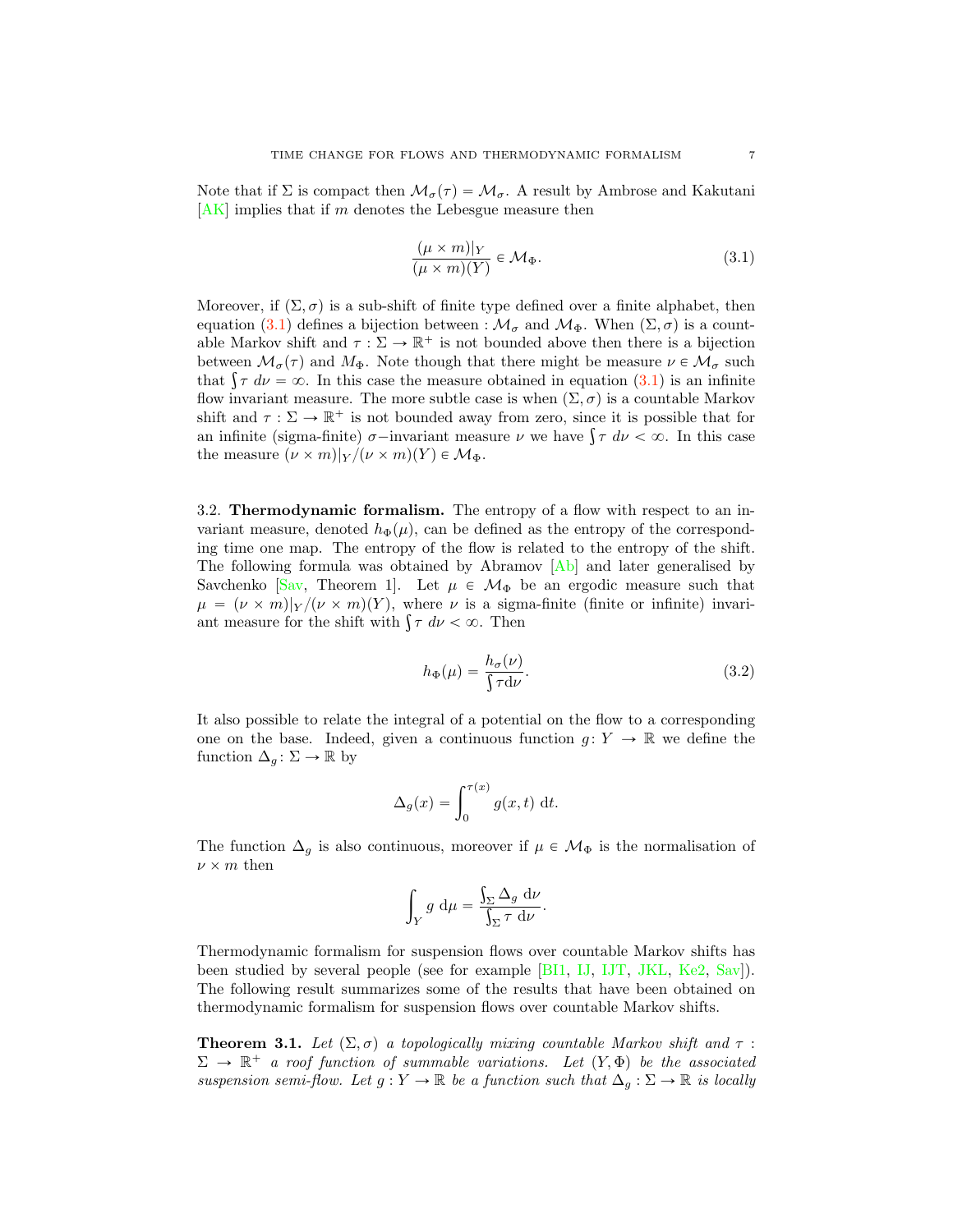<span id="page-7-2"></span>Hölder. Then the following equalities hold

$$
P_{\Phi}(g) := \lim_{t \to \infty} \frac{1}{t} \log \left( \sum_{\varphi_s(x,0) = (x,0), 0 < s \le t} \exp \left( \int_0^s g(\varphi_k(x,0)) dk \right) \chi_{C_{i_0}}(x) \right)
$$
  
\n
$$
= \inf \{ t \in \mathbb{R} : P_{\sigma}(\Delta_g - t\tau) \le 0 \} = \sup \{ t \in \mathbb{R} : P_{\sigma}(\Delta_g - t\tau) \ge 0 \}
$$
  
\n
$$
= \sup \{ P_{\sigma|K}(\varphi) : K \in \mathcal{K} \},
$$
  
\n
$$
= \sup \left\{ h_{\mu}(\Phi) + \int_Y g d\mu : \mu \in \mathcal{E}_{\Phi} \text{ and } - \int_Y g d\mu < \infty \right\},
$$

where K is the set of all compact and  $\Phi$ -invariant sets and  $P_K$  is the classical topological pressure of the potential  $\varphi$  restricted to the compact and  $\sigma$ -invariant set K and  $\mathcal{E}_{\Phi}$  is the set of ergodic  $\Phi$ -invariant measures.

<span id="page-7-0"></span>Corollary 3.2. Let  $(\Sigma, \sigma)$  a topologically mixing countable Markov shift and  $\tau$  :  $\Sigma \rightarrow \mathbb{R}^+$  a roof function of summable variations. Let  $(Y, \Phi)$  be the associated suspension flow. The topological entropy of the semi-flow is given by

$$
h(\Phi) = \inf\{t \in \mathbb{R} : P_{\sigma}(-t\tau) \leq 0\}.
$$

Recall that a measure  $\mu \in \mathcal{E}_{\Phi}$  is called an *equilibrium measure* for g if  $P_{\Phi}(g)$  =  $h(\mu) + \int g \ d\mu$ . The following result is a summary of [\[IJT,](#page-21-17) Theorem 3.4 and 3.5],

<span id="page-7-1"></span>**Theorem 3.3.** Let  $\Phi$  be a finite entropy suspension semi-flow on Y defined over a countable Markov shift  $(\Sigma, \sigma)$  and a locally Hölder roof function  $\tau$ . Let  $g : Y \to \mathbb{R}$ be a continuous function such that  $\Delta_g$  is locally Hölder. In the following cases there exists an equilibrium measure for g;

- (a) If  $P_{\sigma}(\Delta_g P_{\Phi}(g)\tau) = 0$  and  $\Delta_g P_{\Phi}(g)\tau$  has an equilibrium measure  $\nu_g$ satisfying  $\int \tau \ d\nu_g < \infty$ ;
- (b) If  $P_{\sigma}(\Delta_g P_{\Phi}(g)\tau) = 0$  and the potential  $\Delta_g P_{\Phi}(g)\tau$  has an infinite Ruelle-Perron-Frobenius measure  $\nu_g$  (i.e.  $\nu_g = hm$  where h and m are the density and the conformal measure provided by the Ruelle-Perron-Frobenius Theorem with pontential g) and  $\int \tau \, d\nu_g < \infty$ .

In any other case the potential g does not have an equilibrium measure. Moreover, every potential g, for which  $\Delta_q$  is locally Hölder, has at most one equilibrium state.

A throughout account of the case in which  $\Sigma$  is a compact sub-shift of finite type can be found in [\[PP\]](#page-22-9).

### 4. Time change for flows.

We begin this section showing that two suspension flows defined over the same base system are strongly related. Not only one is orbit equivalent to the other, but one is a time change of the other. Indeed, let  $\Sigma$  be a fixed transitive countable Markov shift and let  $\tau_1 : \Sigma \to \mathbb{R}$  and  $\tau_2 : \Sigma \to \mathbb{R}$  be two positive roof functions. Denote by  $(Y_1, \Phi_1)$  and  $(Y_2, \Phi_2)$  the corresponding semi-flows

**Lemma 4.1.** The semi-flow  $(Y_1, \Phi_1)$  is a time change of  $(Y_2, \Phi_2)$ .

*Proof.* The map  $\pi : Y_1 \to Y_2$  defined by

$$
\pi(x,s) = \left(x, \frac{\tau_2(x)}{\tau_1(x)}s\right),\,
$$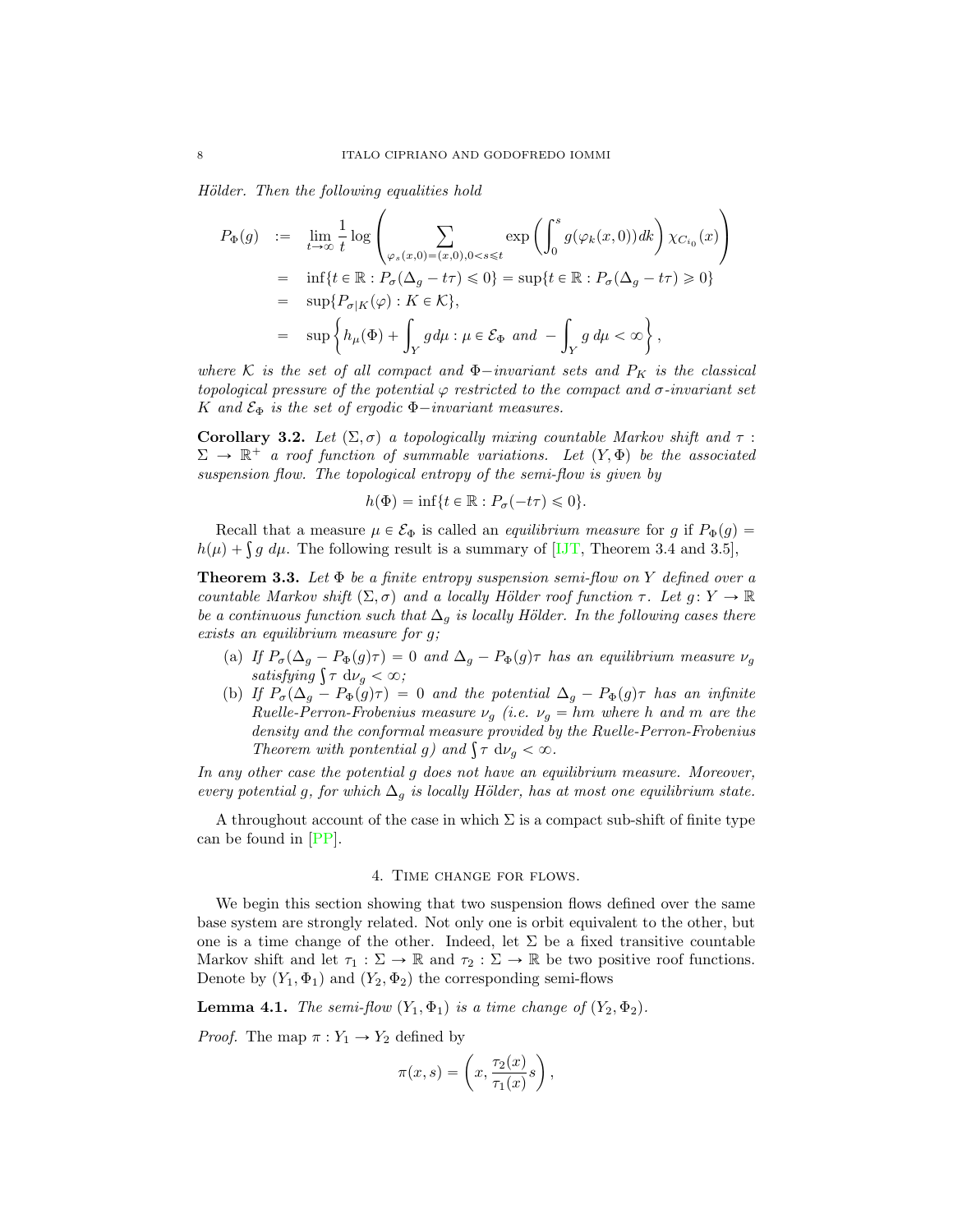<span id="page-8-0"></span>preserves the orbit structure. It actually send leafs to leafs and corresponds to the time change.

It should be stressed though that the spaces  $Y_1$  and  $Y_2$  are different. With this time change map we can relate potentials defined in  $Y_1$  with those defined in  $Y_2$ . Let  $\psi_2 : Y_2 \to \mathbb{R}$  and define  $\psi_1 : Y_1 \to \mathbb{R}$  by  $\psi_1(x, r) := \psi_2 \circ \pi(x, r)$ . Note that

$$
\Delta_{\psi_2}(x) = \int_0^{\tau_2(x)} \psi_2(x, r) \, dr \text{ and } \Delta_{\psi_1}(x) = \int_0^{\tau_1(x)} \psi_2\left(x, \frac{\tau_2(x)}{\tau_1(x)}r\right) \, dr.
$$

Remark 4.2. Note that both functions are equal, that is  $\Delta_{\psi_2}(x) = \Delta_{\psi_1}(x)$ . For simplicity we will denote it by  $\Delta_{\psi}$ .

4.1. The compact setting: preservation of thermodynamic quantities. This sub-section is devoted to prove that when the space is compact, thermodynamic quantities are preserved by regular time changes. Indeed, we prove that the pressure changes at most by a factor that depends on the quotient of the roof functions. The closer this quotient is to one the less the pressure changes. Note that thermodynamic formalism for Axiom A flows was studied by Bowen and Ruelle [\[BR\]](#page-20-2) making use of the fact that these flows can be modeled by suspension flows over sub-shifts of finite type with a Hölder roof function. Thus, the following result not only shows that thermodynamic quantities are preserved by regular time changes at a symbolic level but also in the differentiable category of Axiom A flows.

**Theorem 4.3.** Let  $(\Sigma, \sigma)$  be a transitive sub-shift of finite type defined over a finite alphabet and let  $\tau_1 : \Sigma \to \mathbb{R}$  and  $\tau_2 : \Sigma \to \mathbb{R}$  be two positive Hölder roof functions. Denote by  $(Y_1, \Phi_1)$  and  $(Y_2, \Phi_2)$  the corresponding semi-flows. Let  $\psi_2 : Y_2 \to \mathbb{R}$  be a potential such that  $\Delta_{\psi_2}$  is a Hölder function and define  $\psi_1(x, r) := \psi_2 \circ \pi(x, r)$ . Then there exists a constant  $C > 0$  such that

$$
\frac{P_{\Phi_1}(\psi_1)}{C} \le P_{\Phi_2}(\psi_2) \le CP_{\Phi_1}(\psi_1).
$$

Moreover, both  $\psi_1$  and  $\psi_2$  have a unique equilibrium state.

*Proof.* Since both  $\tau_1$  and  $\tau_2$  are positive continuous functions defined over a compact space, there exists  $C > 0$  such that for every  $x \in \Sigma$  we have

$$
\frac{1}{C} < \frac{\tau_2(x)}{\tau_1(x)} < C.
$$

Therefore for every positive  $t \in \mathbb{R}$  we have that  $-\frac{t}{C}\tau_1 \geq -t\tau_2 \geq -tC\tau_1$ . For any  $t \ge P_{\Phi_2}(\psi_2)$  we have that  $0 \ge P_{\sigma}(\Delta_{\psi_2} - t\tau_2) \ge P_{\sigma}(\Delta_{\psi_1} - tC\tau_1)$ . Therefore  $P_{\Phi_1}(\psi_1) \leqslant CP_{\Phi_2}(\psi_2)$ . On the other hand, if  $t < P_{\sigma}(\psi_2)$  then

$$
0 \leq P_{\sigma}(\Delta_{\psi_2} - t\tau_2) \leq P_{\sigma}\left(\Delta_{\psi_1} - \frac{t}{C}\tau_1\right),\,
$$

thus for every  $t < P_{\Phi_2}(\psi_2)$  we have that  $t/C \leq P_{\Phi_1}(\psi_1)$ . Therefore

$$
\frac{P_{\Phi_2}(\psi_2)}{C} \leq P_{\Phi_1}(\psi_1).
$$

An analogous argument holds if  $t < 0$ . The fact that both systems have unique equilibrium measures for Hölder potentials was proven by Bowen and Ruelle in  $[BR]$ .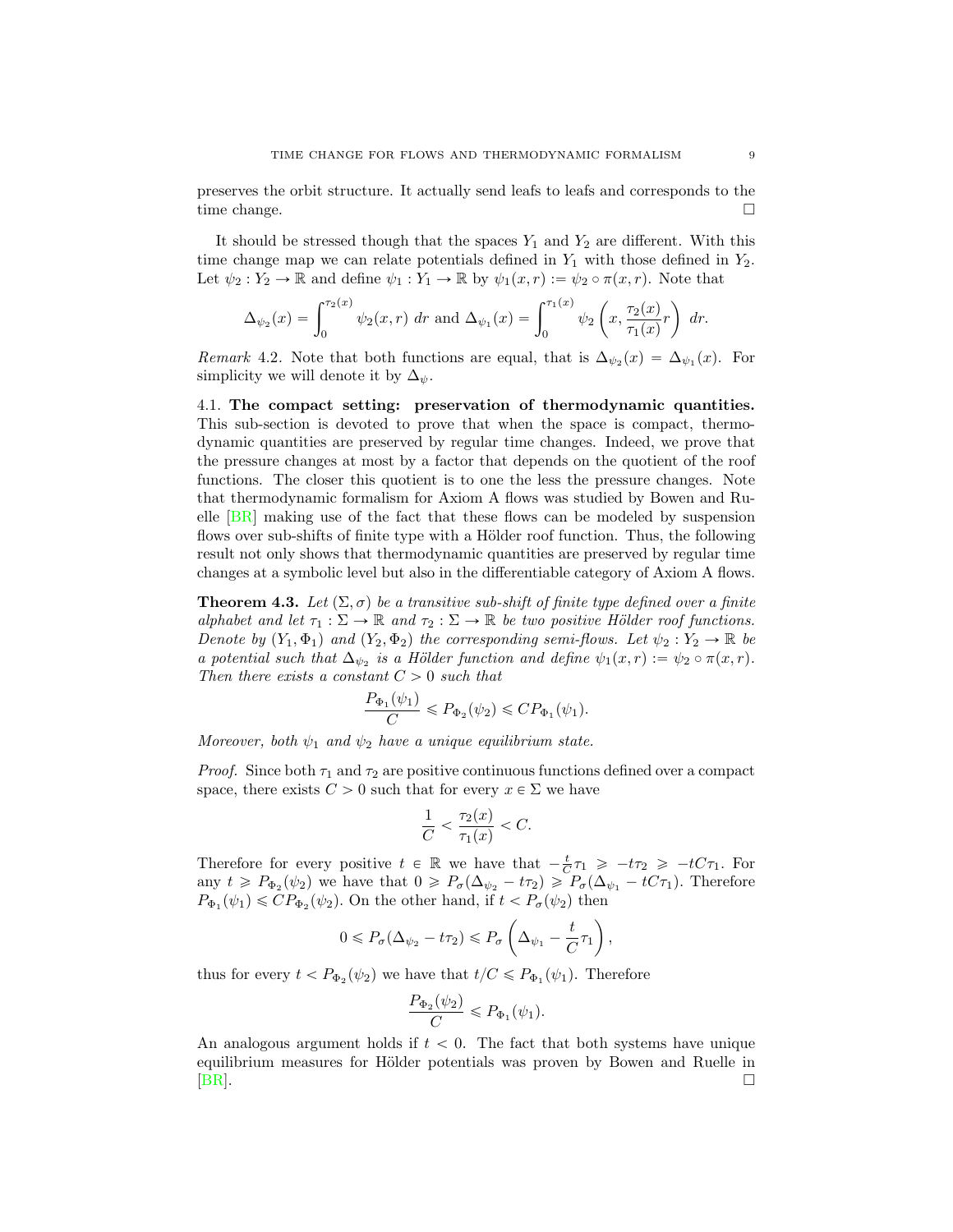<span id="page-9-7"></span><span id="page-9-0"></span>4.2. The non compact setting: non-preservation of thermodynamic quantities. This sub-section is devoted to show that if the base of the suspension flow is not assumed to be compact then, despite the regularity assumed in the roof function or in the potentials considered, no natural thermodynamic quantity is preserved by time changes. We will exhibit explicit examples showing this. In order to construct such examples we will mostly make use of the techniques developed in sub-section [2.3.](#page-3-0) Indeed, we have the following results.

<span id="page-9-6"></span>**Lemma 4.4.** Let  $(\Sigma, \sigma)$  be the full-shift on a countable alphabet. Let  $a, b > 0$ and  $\varphi_{(a,b)}$  the family of locally constant potentials defined, for every  $n \in \mathbb{N}$ , by  $\varphi_{(a,b)}|C_n := -b \log(n+a)$ . Denote by  $(Y, \Phi_{(a,b)})$  the suspension semi flow with base  $\Sigma$  and roof function  $\tau = -\varphi_{(a,b)}$ . This family of flows has the following properties.

- <span id="page-9-2"></span>(a)  $s_{\infty}(\Phi_{(a,b)}) = \frac{1}{b}$  independently of  $a > 0$ .
- <span id="page-9-3"></span>(b)  $P_{\sigma}(\varphi_{(a,b)}) = P_{\sigma}(b\varphi_{(a,1)}),$  in particular  $h(\Phi_{(a,b)}) = \frac{h(\Phi_{(a,1)})}{b}$ .
- <span id="page-9-4"></span>(c) For every  $b, c > 0$ , there exists  $a > 0$  such that  $h(\Phi_{(a,b)}) > c$ .
- <span id="page-9-5"></span>(d) For every  $c > 1$ , there exists a unique  $a > 0$  such that  $h(\Phi_{(a,1)}) = c$ .
- <span id="page-9-1"></span>(e) For every  $0 < c < 1 < d$ , there exists a unique pair  $(a, b)$  such that  $s_{\infty}(\Phi_{(a,b)}) = c$  and  $h(\Phi_{(a,b)}) = d$ .

*Proof.* Part [\(a\)](#page-9-2) follows from the observation that  $e^{P_{\sigma}(\varphi_{(a,b)})} = \zeta(b, a + 1)$  and an application of Theorem [2.8.](#page-4-0) Part [\(b\)](#page-9-3) follows from definition, indeed:

$$
P_{\sigma}(b\varphi_{(a,1)}) = \log \sum_{n=1}^{\infty} \exp (b\varphi_{(a,1)}|C_n) = \log \sum_{n=1}^{\infty} \exp (-b\log(n+a))
$$

$$
= \log \sum_{n=1}^{\infty} \exp (\varphi_{(a,b)}|C_n) = P_{\sigma}(\varphi_{(a,b)}).
$$

For part [\(c\)](#page-9-4), it is sufficient to prove that for every  $c > 1$  there exists  $a > 0$  such that  $h(\Phi_{(a,1)}) > c$ , which is equivalent to

$$
\inf\{t\in\mathbb{R}:P_{\sigma}(t\varphi_{(a,1)})\leq 0\}>c.
$$

We will prove that there exists  $a > 0$  such that for  $e^{P_{\sigma}(t\varphi_{(a,1)})} = e^{P_{\sigma}(\varphi_{(a,t)})}$  $\zeta(t, a + 1)$  we have that

$$
\zeta(t, a+1) > 1 \text{ for all } t < c.
$$

For any fixed  $a > 0$ , we have that  $\zeta(t, a + 1)$  is decreasing in  $t > 1$ , therefore, it is enough to prove that there exists  $a > 0$  such that

$$
\zeta(c, a+1) > 1.
$$

We notice that for every  $c > 1$ ,  $\zeta(c, 1) > 1$ , this together with the fact that the map  $a \mapsto \zeta(c, a + 1)$  is continuous, proves the result.

For part [\(d\)](#page-9-5), let  $a^* > 0$  such that  $h(\Phi_{(a^*,1)}) > c$ . By [\[Al,](#page-20-6) Theorem 2.1], the map  $a \mapsto \zeta(c, 1 + a)$  is strictly decreasing in  $(0, \infty)$ , and its clear that by taking a big enough  $\zeta(c, 1 + a) < 1$ , therefore, there exists a unique  $a^{**} > a^*$  such that  $\zeta(c, 1 + a^{**}) = 1$ . This implies that  $h(\Phi_{(a^{**},1)}) = c$ , which completes the proof.

For part [\(e\)](#page-9-1), let  $a > 0$  such that  $h(\Phi_{(a,1)}) = \frac{d}{c}$ . Then,  $h(\Phi_{(a,\frac{1}{c})}) = d$  and  $s_{\infty}(\Phi_{(a,\frac{1}{2})})=c.$  $(\frac{1}{c})$  = c.

We state the following elemental lemma from calculus in order to justify the definition of certain potentials.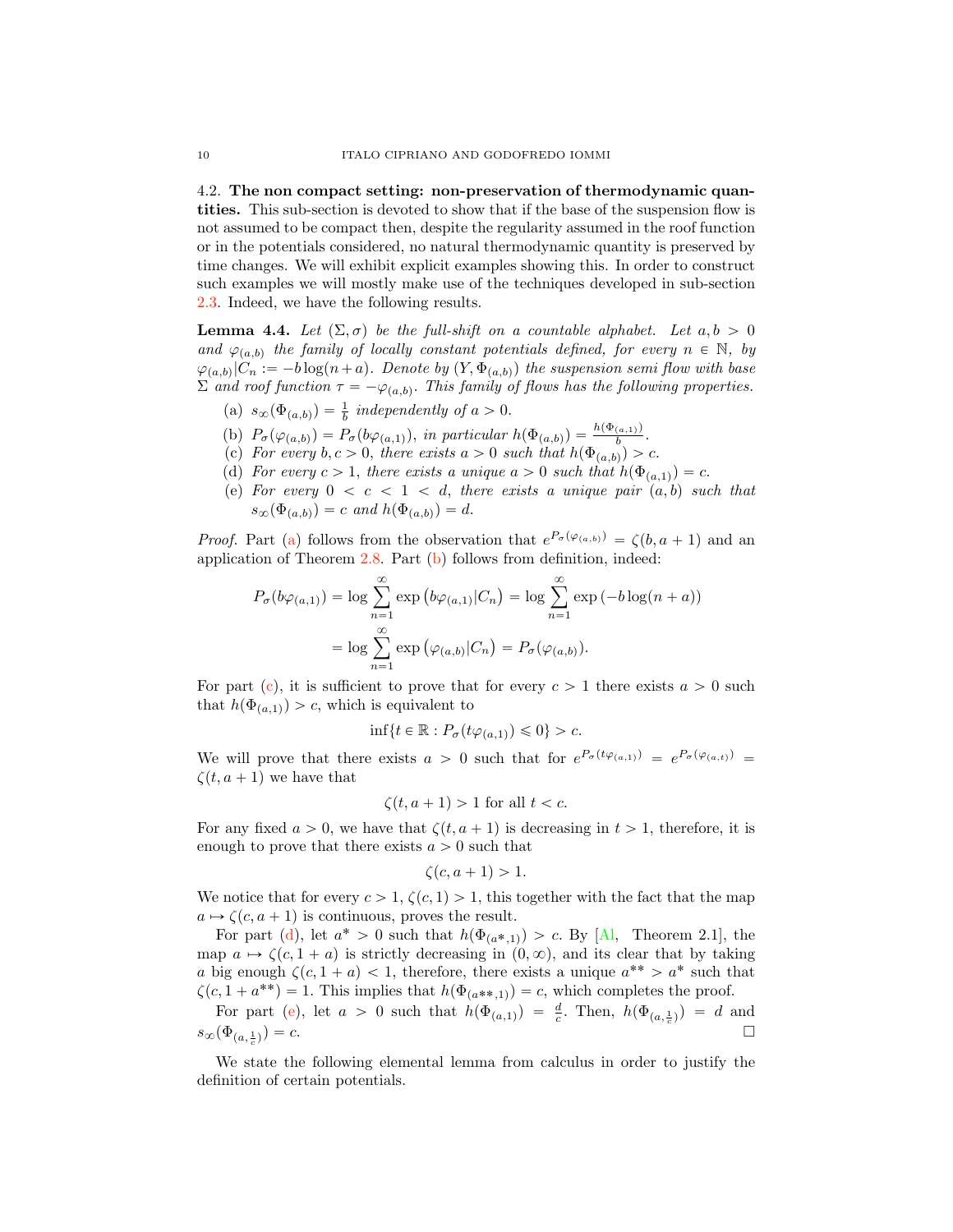<span id="page-10-4"></span>**Lemma 4.5.** Let  $A(n, \theta) := \frac{1}{(\theta-1)\log^{\theta-1}(n)}$  and  $B(n, \gamma) := \sup\{\theta > 1 : \gamma A(n, \theta) > \theta\}$ 1} for  $n \in \mathbb{N}, \theta > 1$  and  $\gamma > 0$ .

(a) For every  $r = 2, 3, \ldots$ 

$$
A(r,\theta) < \sum_{k=r}^{\infty} \frac{1}{k \log^{\theta} k} < A(r-1,\theta).
$$

- (b) For every  $\varepsilon > 0$ ,
- $4 = \min \{ r \in \{2, 3, \ldots \} : A(r-1, \theta) A(r, \theta) \text{ is uniformly bounded for } \theta \in (\varepsilon, \infty) \}.$ 
	- (c) For every For every  $r \geq 4$ ,  $\gamma > 0$ ,  $B(r, \gamma) < B(r - 1, \gamma)$ , the map  $(1, \infty) \ni \theta \mapsto \sum_{k=r}^{\infty} \frac{\gamma}{k \log^{\theta} k}$  is continuous strictly decreasing with



<span id="page-10-0"></span>**Lemma 4.6.** Let  $(\Sigma, \sigma)$  be the full-shift on a countable alphabet. Let  $\theta \in \mathbb{R}^+, k \in \mathbb{R}$  $\mathbb{N}, 0 < \gamma \leq 2 + k$  and  $\varphi_{\theta,k,\gamma}$  the family of locally constant potentials defined, for every  $n \in \mathbb{N}$ , by  $\varphi_{\theta,k,\gamma}$   $|C_n := -\log \left( \frac{(n+k+1)\log^{\theta}(n+k+1)}{\gamma} \right)$ ). If  $\varphi_{\theta,k,\gamma} < 0$ , denote by  $(Y, \Phi_{\theta, k,\gamma})$  the suspension semi flow with base  $\Sigma$  and roof function  $\tau = -\varphi_{\theta, k,\gamma}$ . This family of flows has the following properties.

- <span id="page-10-1"></span>(a) For every  $\theta \in \mathbb{R}^+$  and  $k \in \mathbb{N}$ ,  $\varphi_{\theta,k,\gamma} < 0$  and  $s_{\infty}(\Phi_{\theta,k,\gamma}) = 1$ .
- <span id="page-10-3"></span><span id="page-10-2"></span>(b) The pressure satisfies

$$
P_{\sigma}(\varphi_{\theta,k,\gamma}) = \begin{cases} < \infty & \text{if } \theta > 1; \\ = \infty & \text{if } \theta \leq 1. \end{cases}
$$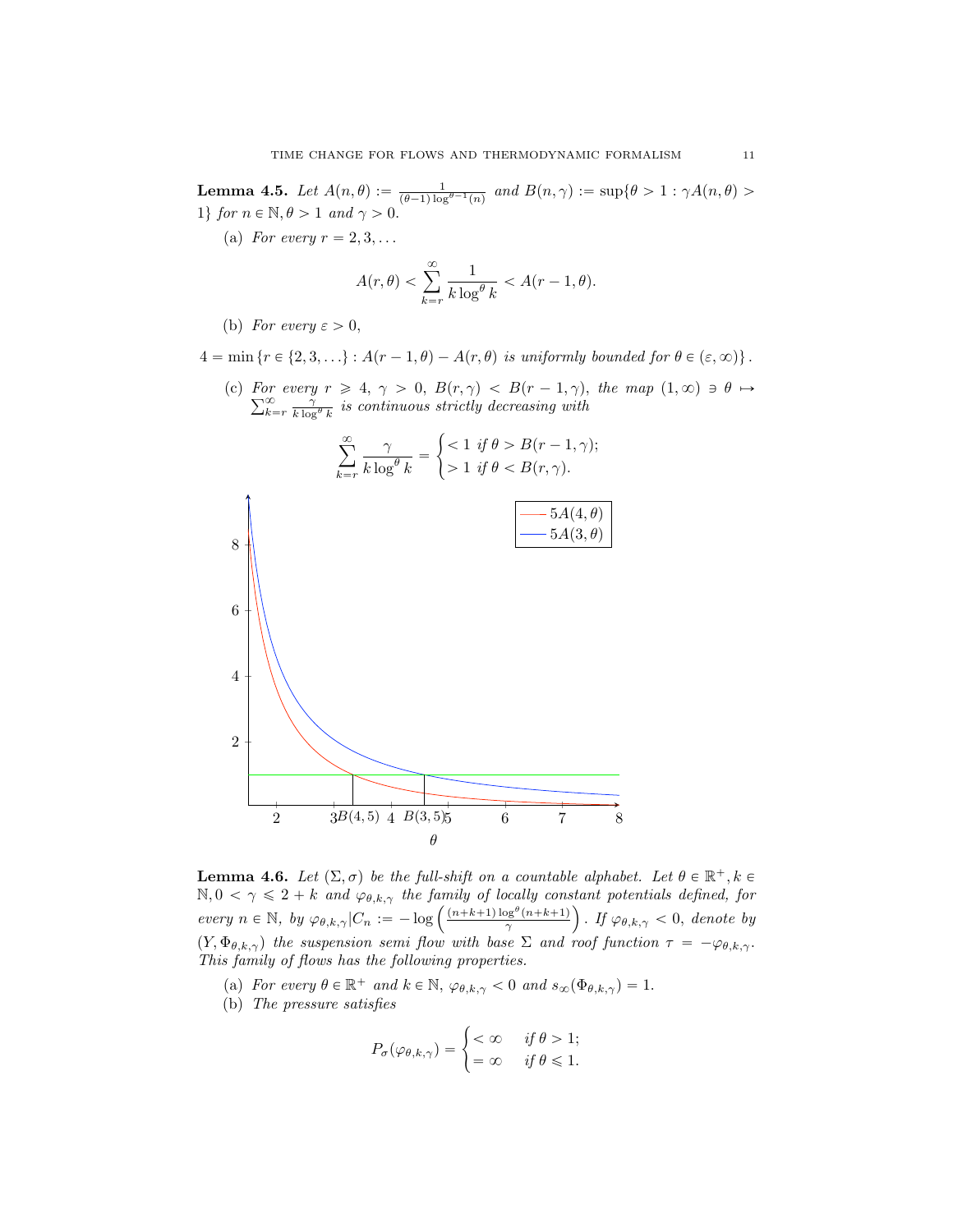(c) If  $\theta > 1$  and  $k \geq 2$ ,  $P \left( \varphi_{\theta_{k,\gamma},k,\gamma} \right) = 0$  for a unique  $\theta_{k,\gamma} \in (B(k+2,\gamma), B(k+1))$  $(1, \gamma)$ ). Moreover,

$$
P(\varphi_{\theta,k,\gamma}) = \begin{cases} positive & \text{if } \theta < \theta_{k,\gamma}; \\ negative & \text{if } \theta > \theta_{k,\gamma}, \end{cases}
$$

and

$$
h_{top}(\Phi_{\theta,k,\gamma}) = \begin{cases} > 1 & \text{if } \theta < \theta_{k,\gamma}; \\ = 1 & \text{if } \theta \ge \theta_{k,\gamma}. \end{cases}
$$

<span id="page-11-1"></span>(d) If  $\theta > 1$ , the right-derivative of the pressure satisfies

$$
\frac{d}{ds}P_{\sigma}\big(s\varphi_{\theta,k,\gamma}\big)|_{s=1} = \begin{cases} > -\infty & \text{ if } \theta > 2; \\ = -\infty & \text{ if } 1 < \theta \leqslant 2. \end{cases}
$$

*Proof.* To prove [\(a\)](#page-10-1), we notice that for every  $\theta > 0, k \in \mathbb{N}, 0 < \gamma \leq 2 + k$ 

$$
\varphi_{\theta,k,\gamma} < -\log\left(\frac{(2+k)\log^{\theta}(2+k)}{\gamma}\right) < -\log(\log^{\theta}(2+k)) < 0,
$$

and

<span id="page-11-0"></span>
$$
e^{P_{\sigma}(s\varphi_{\theta,k,\gamma})} = \gamma \mathcal{L}_{0,\theta}(s) - \sum_{n=2}^{k+1} \frac{\gamma}{(k(\log k)^{\theta})^s} = \sum_{n=k+2}^{\infty} \frac{\gamma}{(k(\log k)^{\theta})^s},\tag{4.1}
$$

in particular, an immediate consequence of Theorem [2.12](#page-5-1) is  $s_{\infty}(\Phi_{\theta,k,\gamma}) = 1$ . The proof of [\(b\)](#page-10-2) follows from [\(4.1\)](#page-11-0) and the equivalences  $P_{\sigma}(s\varphi_{\theta,k,\gamma}) = \infty$  iff  $\mathcal{L}_{0,\theta}(s) = \infty$ iff  $s < 1$  or  $s = 1$  and  $\theta \le 1$ . The proof of [\(c\)](#page-10-3) follows from Lemma [4.5.](#page-10-4) Finally, the proof of  $(d)$  follows from right-differentiating in  $(4.1)$ , indeed,

$$
\frac{d}{ds}P_{\sigma}(s\varphi_{\theta,k,\gamma})|_{s=1} = \gamma \left(\frac{d}{ds}\mathcal{L}_{0,\theta}(s)|_{s=1} - \frac{d}{ds}\sum_{n=2}^{k+1} \frac{1}{(k(\log k)^{\theta})^s}|_{s=1}\right) e^{-P_{\sigma}(s\varphi_{\theta,k,\gamma})}
$$

$$
= \left(\frac{d}{ds}\mathcal{L}_{0,\theta}(s)|_{s=1} + O(1)\right)O(1),
$$

and

$$
\frac{d}{ds}\mathcal{L}_{0,\theta}(s)|_{s=1} = \begin{cases} > -\infty & \text{if } \theta > 2; \\ = -\infty & \text{if } 1 < \theta \leq 2, \end{cases}
$$

which concludes the proof.

 $\Box$ 

Motivated by Lemmas [4.4](#page-9-6) and [4.6](#page-10-0) we construct examples showing that no natural thermodynamic quantity is preserved by time changes for suspension semi-flows with base the full shift on N.

Let  $\Sigma$  be the full shift on N. We will define in each example particular roof functions  $\tau_1, \tau_2 : \Sigma \to \mathbb{R}^+$  constant on cylinder of length one and we will denote by  $(Y_1, \Phi_1)$  and  $(Y_2, \Phi_2)$  the suspension semi-flows with base  $\Sigma$  and roof functions  $\tau_1$ and  $\tau_2$ , respectively.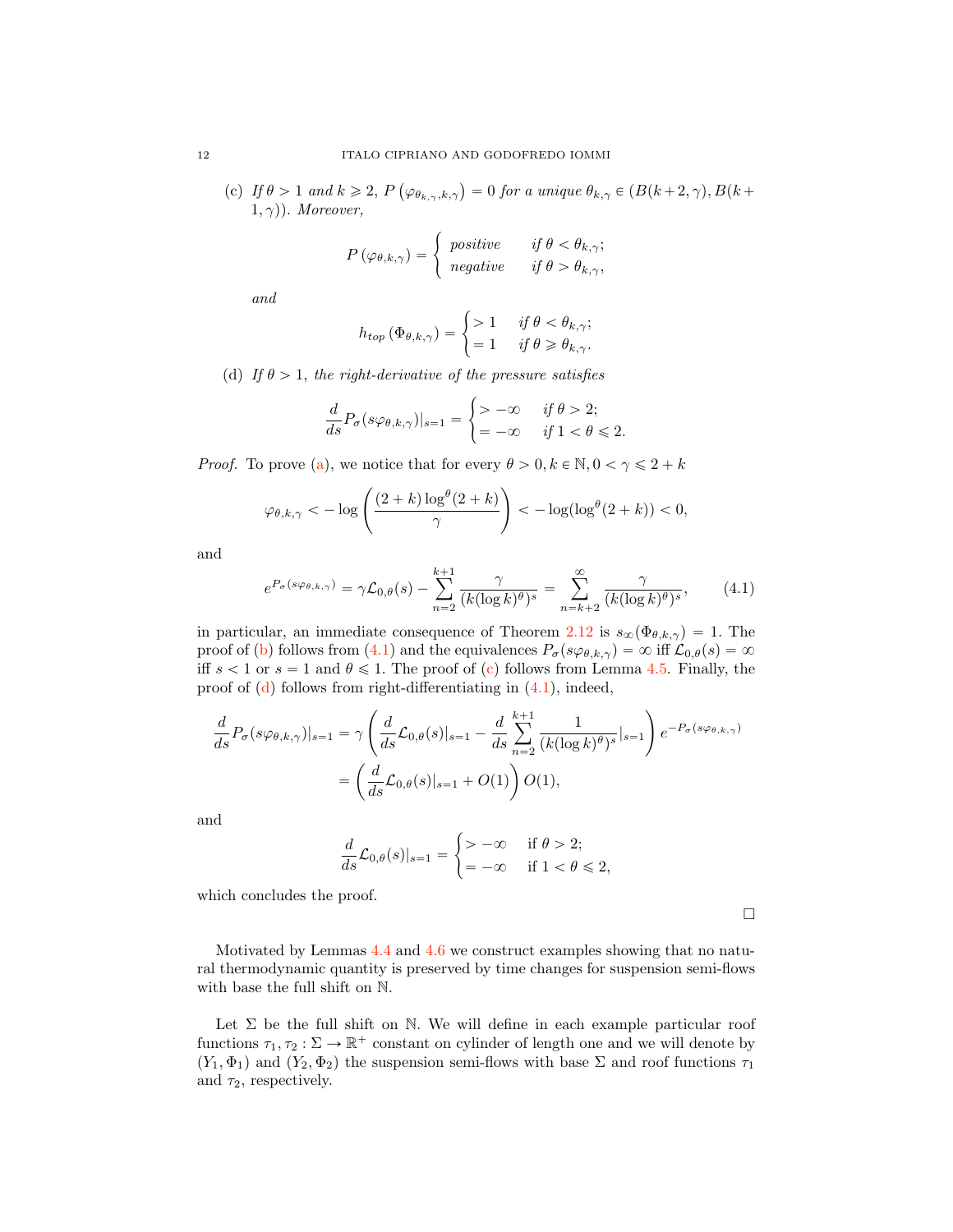<span id="page-12-0"></span>Example 4.7 (Time change of a flow with a unique maximal entropy measure such that the time changed flow does not have a measure of maximal entropy.). Consider the flow  $\Phi_1$  associated to  $\tau_1 | C_n := \log(n(n + 1))$ . Choose  $k \in \mathbb{N}$  such that

$$
\sum_{n=1}^{\infty} \frac{1}{(n+k)\log^2(n+k)} < 1
$$

and consider the flow  $\Phi_2$  associated to  $\tau_2 | C_n := \log((n + k) \log(n + k))$ . Note that

$$
P_{\sigma}(-t\tau_1) = \log \sum_{n=1}^{\infty} \left( \frac{1}{n(n+1)} \right)^t.
$$

In particular we have that the entropy of the flow is (see Corollary [3.2\)](#page-7-0)

$$
h(\Phi_1) := \inf \{ t \in \mathbb{R} : P_{\sigma}(-t\tau_1) \leq 0 \} = 1.
$$

Moreover, the normalization of the measure  $\mu_1 = \nu_1 \times m$ , where  $\nu_1$  is the equilibrium measure for  $-\tau_1$  and m is the Lebesgue measure, is the measure of maximal entropy for  $\Phi_1$ . On the other hand,

$$
P_{\sigma}(-t\tau_2) = \log \sum_{n=1}^{\infty} \left( \frac{1}{(n+k)\log^2(n+k)} \right)^t.
$$

Thus,

$$
P_{\sigma}(-t\tau_2) = \begin{cases} \infty & \text{if } t < 1; \\ \text{negative} & \text{if } t \geq 1. \end{cases}
$$

Therefore,  $h(\Phi_2) := \inf \{ t \in \mathbb{R} : P_{\sigma}(-t\tau_2) \leq 0 \} = 1$ . But there is no measure of maximal entropy in virtue of Theorem [3.3.](#page-7-1)

Example 4.8 (Time change of a finite entropy flow such that the time changed flow has infinite entropy.). The flow  $\Phi_1$  associated to  $\tau_1|_{C_n} := \log(n(n+1))$  has entropy equal to one (see Example [4.7\)](#page-12-0), while, the flow  $\Phi_2$  associated to  $\tau_2|C_n := 1$  has infinite entropy.

Example 4.9 (Time changed flows such that there is no bijection between the spaces of invariant probability measures.). Consider the flow  $\Phi_1$  associated to  $\tau_1|_{C_n} :=$  $log((n(n+1))$ . As we saw in Example [4.7](#page-12-0) this flow has entropy equal to one and the measure of maximal entropy is the normalization of the product measure  $\mu_1 = \nu_1 \times m$ , where  $\nu_1$  is the Gibbs (Bernoulli) measure given by

$$
\nu_1(C_n) = \frac{1}{n(n+1)}.
$$

Consider now the flow  $\Phi_2$  associated to  $\tau_2|C_n := n$ . Note that

$$
P_{\sigma}(-t\tau_2) = \log \sum_{n=1}^{\infty} (e^{-tn}).
$$

We claim that the normalized (with respect to  $Y_2$ ) measure  $\nu_1 \times m \notin \mathcal{M}_{\Phi_2}$ . Indeed, in order for  $(\nu_1 \times m)/(\nu_1 \times m(Y_2)) \in \mathcal{M}_{\Phi_2}$  a necessary condition that needs to be satisfied is that

$$
\int \tau_2 \ d\nu_1 < \infty.
$$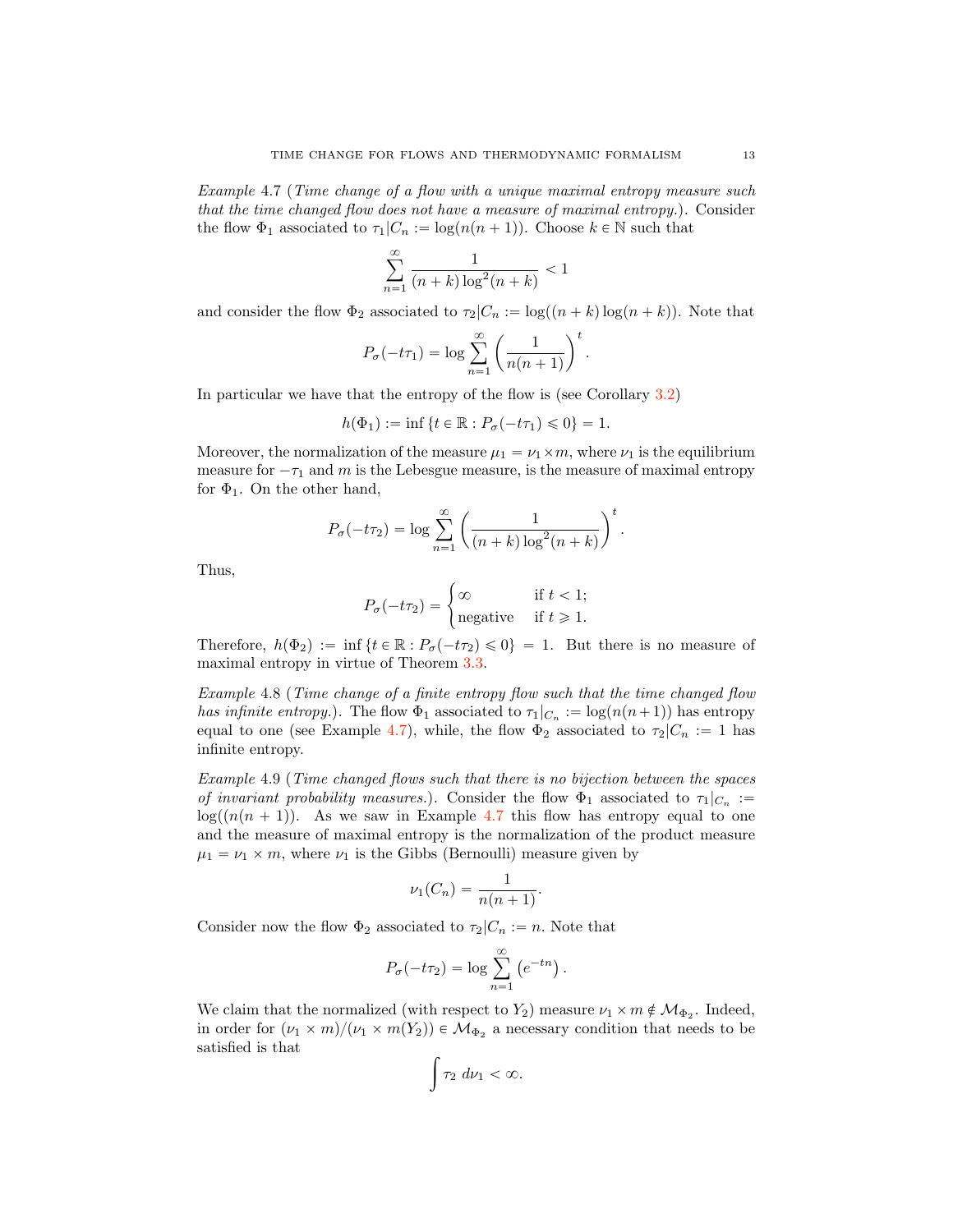However,

$$
\int \tau_2 \ d\nu_1 = \sum_{n=1}^{\infty} \frac{n}{n(n+1)} = \infty.
$$

In particular, the measure  $\nu_1 \times m$  is an infinite  $\Phi_2$ -invariant measure.

In the next two examples we use a tool mentioned in  $[**B11**]$ , Section 4.3. Given a suspension semiflow  $\Phi$  on Y over  $\Sigma$ , we can chose any locally Hölder function  $\varphi : \Sigma \to \mathbb{R}$ , and by a result in [\[BRW\]](#page-20-7), there exists a continuous function  $\psi : Y \to \mathbb{R}$ such that  $\Delta_{\psi} = \varphi$ . In particular, we can implicitly define a continuous function  $\psi: Y \to \mathbb{R}$  by defining  $\Delta_{\psi} |C_n := a_n$ , where  $(a_n)_n$  is a sequence of real numbers.

<span id="page-13-0"></span>Example 4.10 (Time changed flows such that a potential has an equilibrium measure in one flow and not in the other.). Define  $\Delta_{\psi}|C_n := -2 \log \log (n + 5)$ . Consider the flow  $\Phi_1$  associated to  $\tau_1 | C_n := 2 \log(n + 5)$ . In this case

$$
P_{\sigma}(\Delta_{\psi} - t\tau_1) = \log \sum_{n=1}^{\infty} \frac{1}{(n+5)^{2t} \log^2(n+5)}.
$$

Therefore  $P_{\Phi}(\psi) = 1/2$  and  $P_{\sigma}(\Delta_{\psi} - 1/2\tau_1) < 0$ . That is, there is no equilibrium measure for  $\psi$ . Consider now the flow  $\Phi_2$  associated to  $\tau_2|C_n := \log 2^n$ . Then

$$
P_{\sigma}(\Delta_{\psi}-t\tau_2) = \log \sum_{n=1}^{\infty} \frac{1}{2^{nt} \log^2(n+5)},
$$

therefore there exists a unique  $t^* > 0$  such that  $P_{\sigma}(\Delta_{\psi} - t^* \tau_2) = 0$ . Thus  $P_{\Phi}(\psi_2) =$  $t^*.$  Moreover, if we denote by  $\mu$  the equilibrium measure corresponding to  $\Delta_{\psi} - t^* \tau_1$ we have that

$$
\int \tau_2 \, d\mu = \sum_{n=1}^{\infty} \frac{n \log 2}{2^{nt^*} \log^2(n+5)} < \infty.
$$

Therefore, there exits a unique equilibrium measure for  $\psi$ 

Example 4.11 (Time changed flows such that a potential has an equilibrium measure in one flow and the other has infinite equilibrium measure.). Define  $\Delta_{\psi}|C_n :=$  $-\log((n+1)\log^2(n+1))$ . Consider the flow  $\Phi_1$  associated to  $\tau_1|C_n := 2\log(n+1)$ . In this case

$$
P_{\sigma}(\Delta_{\psi}-t\tau_1) = \log \sum_{n=1}^{\infty} \frac{1}{(n+1)^{1+2t} \log^2(n+1)},
$$

We thus have

$$
P_{\sigma}(\Delta_{\psi}-P_{\Phi_1}(\psi)\tau_1)=0,
$$

and  $P_{\Phi_1}(\psi) < 1$ . Moreover, if we denote by  $\mu$  the equilibrium measure corresponding to  $\Delta_{\psi} - P_{\Phi_1}(\psi) \tau_1$  we have that

$$
\int \tau_1 d\mu = \sum_{n=1}^{\infty} \frac{\log^2(n+1)}{n^{2P_{\Phi_1}(\psi)+1} \log^2(n+1)} = \sum_{n=1}^{\infty} \frac{1}{n^{2P_{\Phi_1}(\psi)+1}}.
$$

Since  $2P_{\Phi_1}(\psi) - 1 < 1$  we have that  $\int \tau_1 d\mu = \infty$ . Therefore  $\psi$  has an infinite equilibrium measure. Consider the flow  $\Phi_2$  associated to  $\tau_2|C_n := \log 2^n$ , then (by Example [4.10\)](#page-13-0) there exists a unique equilibrium measure for  $\psi$ .

In the last example, we build a one parameter family of suspension semi-flow  $\Phi_t$ for  $t \geq 0$ , such that for some  $t^* > 0$ , the map  $t \mapsto h(\Phi_t)$  is constant in the interval  $[0, t^*)$  and it is real analytic (and non constant) in the interval  $[t^*, \infty)$ .

<span id="page-13-1"></span>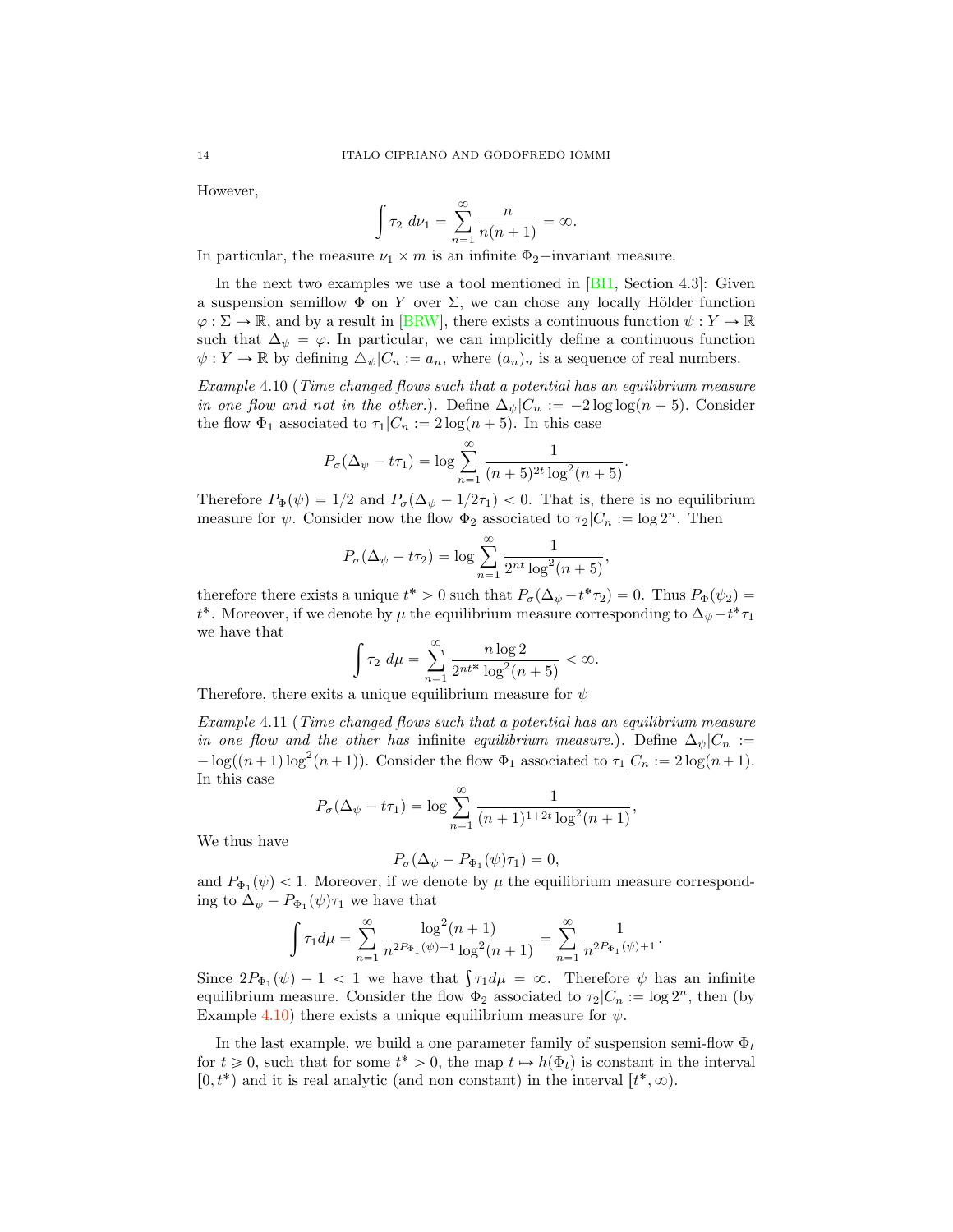*Example* 4.12 (Non analytic entropy map). Choose  $N \in \mathbb{N}$  such that

$$
\sum_{n>N} \frac{1}{2n \log^2(2n)} < 1.
$$

Consider the flow  $\Phi$  associated to  $\tau | C_n := \log(2(n + N) \log^2(n + N))$ . Thus,

$$
P_{\sigma}(-t\tau) = \log \sum_{n>N} \left( \frac{1}{2n \log^2(2n)} \right)^t = \begin{cases} \text{infinity} & t < 1; \\ \text{negative} & t > 1. \end{cases}
$$

The entropy of the flow  $\Phi$  is equal to 1 (moreover, it has no measure of maximal entropy). Consider now the one parameter family of roof functions given by  $\tau_t(x)$  $\tau(x) + t$ . Denote by  $\Phi_t$  the associated suspension semi-flow. Then

$$
h(\Phi_t) = \begin{cases} 1 & \text{if } P_{\sigma}(-\tau_t) \leq 0; \\ > 1 & \text{if } P_{\sigma}(-\tau_t) > 0. \end{cases}
$$

The map  $(0, \infty) \ni t \mapsto P_{\sigma}(-\tau_t) \in \mathbb{R}$  is continuous, strictly increasing and it is negative at  $t = 0$ . Let be  $t^* > 0$  the unique zero of this map. For  $t \geq t^*$  the function  $t \to h(\Phi_t)$  is real analytic (and non constant). Moreover, in that range there exists a unique measure of maximal entropy (whereas for  $t \in [0, t^*)$  there is no measure of maximal entropy).

4.3. Preservation of thermodynamic quantities. We have seen that the thermodynamic formalism of two flows, one obtained from a time change of the other, can be completely different. The following result establishes conditions in order for the thermodynamic formalism to be similar in a sense that would be made precise.

<span id="page-14-0"></span>**Theorem 4.13.** Let  $\Sigma$  be a countable Markov shift. Let  $\tau_1, \tau_2 : \Sigma \to \mathbb{R}^+$  be two roof functions and  $\Phi_1 : Y_1 \to Y_1$  and  $\Phi_2 : Y_2 \to Y_2$  the corresponding suspension semi-flows. Consider the potentials  $\psi_2 : Y_2 \to \mathbb{R}$  and  $\psi_1 : Y_1 \to \mathbb{R}$  satisfying  $\psi_1(x, r) := \psi_2 \circ \pi(x, r)$ . If there exists a positive constant  $C > 0$  such that for every  $x \in \Sigma$  we have

<span id="page-14-1"></span>
$$
\frac{1}{C} < \frac{\tau_2(x)}{\tau_1(x)} < C,\tag{4.2}
$$

then

(a) Either both systems have finite entropy or both have infinite entropy.

(b)

$$
\frac{P_{\Phi_1}(\psi_1)}{C} \le P_{\Phi_2}(\psi_2) \le CP_{\Phi_1}(\psi_1).
$$

*Proof.* The first claim is a consequence of the second, since  $h(\Phi) = P_{\Phi}(0)$ . We prove the second claim. For every positive  $t \in \mathbb{R}$  we have  $-\frac{t}{C}\tau_1 \geq -t\tau_2 \geq -tC\tau_1$ . For any  $t \ge P_{\Phi_2}(\psi_2)$  we have that

$$
0 \geqslant P_{\sigma}(\Delta_{\psi_2} - t\tau_2) \geqslant P_{\sigma}(\Delta_{\psi_1} - tC\tau_1).
$$

Therefore,  $P_{\Phi}(\psi_1) \leq CP_{\Phi}(\psi_2)$ . On the other hand, if  $t < P_{\Phi}(\psi_2)$  then

$$
0 \leq P_{\sigma}(\Delta_{\psi_2} - t\tau_2) \leq P_{\sigma}\left(\Delta_{\psi_1} - \frac{t}{C}\tau_1\right),\,
$$

thus for every  $t < P_{\Phi_2}(\psi_2)$  we have that  $t/C \leq P_{\Phi_1}(\psi_1)$ . Therefore  $\frac{P_{\Phi_2}(\psi_2)}{C} \leq$  $P_{\Phi_1}(\psi_1)$ . If  $P_{\Phi_1}(\psi_1) = \infty$  the so is  $P_{\Phi_2}(\psi_2)$  and vice-versa. An analogous argument holds if  $t < 0$ . holds if  $t < 0$ .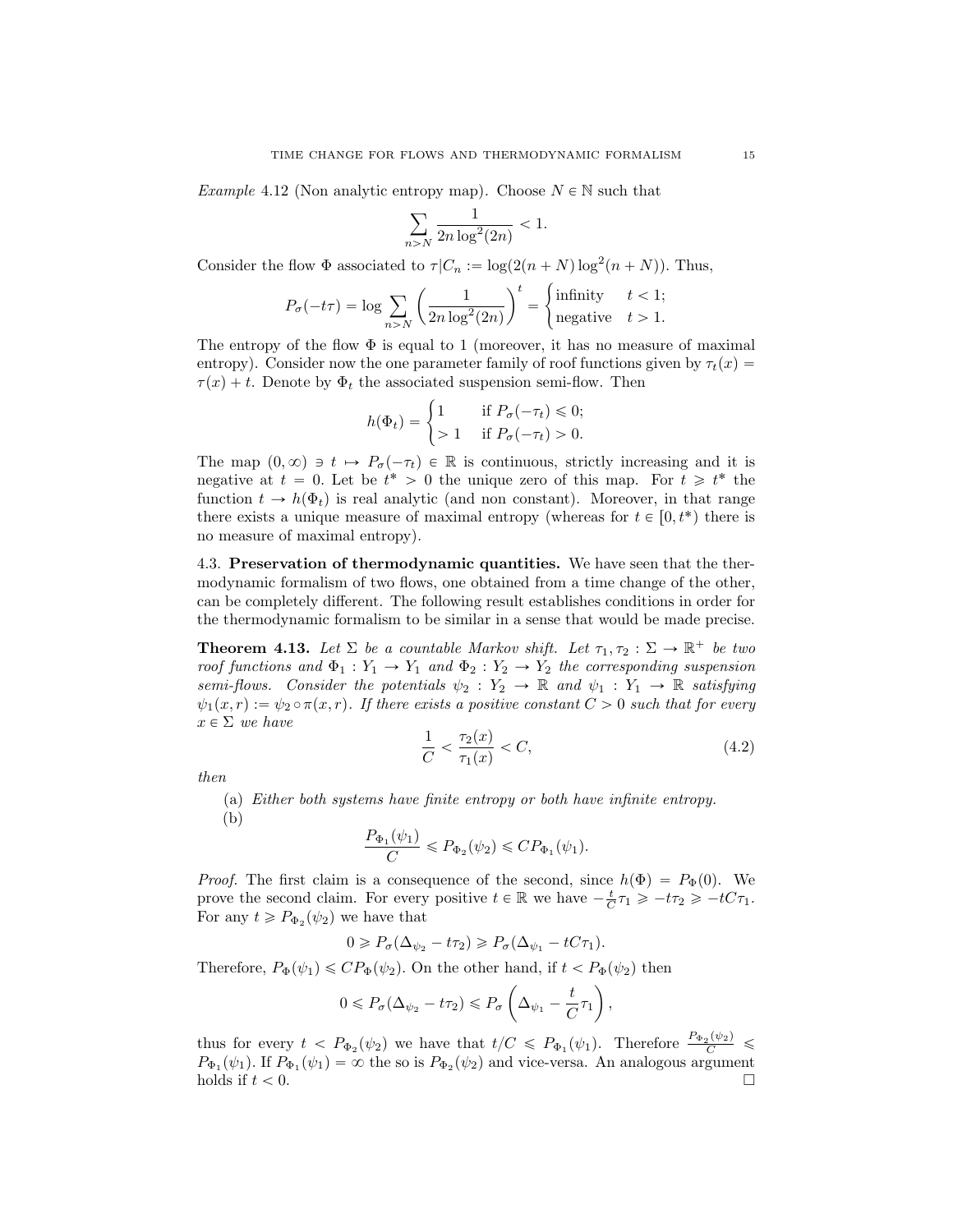<span id="page-15-1"></span>The existence of equilibrium measures is a more subtle matter and the condition given in equation  $(4.2)$  is not enough to guarantee that if one potential has an equilibrium measure so does the corresponding one in the time changed flow. Indeed,

Example 4.14 (Two flows with roof functions with bounded quotient, the first has a measure of maximal entropy while the second does not.). Let  $(\Sigma, \sigma)$  be the fullshift. Consider the suspension semi-flow  $\Phi_1$  with base  $\Sigma$  and roof function  $\tau_1|_{C_n} :=$  $\log(n(\log(2n))^2)$ . This flow has entropy equal to one and  $P_\sigma(-\tau_1)=0$ . If we denote by  $\nu_1$  the equilibrium measure corresponding to  $-\tau_1$  we see that  $\mu_1 = \nu_1 \times m$  is the measure of maximal entropy for the flow  $\Phi_1$ . Let  $\Phi_2$  be the suspension semi-flow with base  $\Sigma$  and roof function  $\tau_2|_{C_n} := \log((n+8)(\log(2n))^2)$  this flow has entropy equal to one and  $P_{\sigma}(-\tau_2)$  < 0. Therefore it does not have a measure of maximal entropy. Note that

$$
\lim_{n \to \infty} \frac{\tau_1 | C_n}{\tau_2 | C_n} = 1,
$$

In particular the roof functions satisfies equation [\(4.2\)](#page-14-1).

#### 5. Stability results

<span id="page-15-0"></span>This section is devoted to describe the space  $S$  of all suspension flows defined over a countable Markov shift  $\Sigma$ . We will show that the thermodynamic properties are stable or unstable depending upon the combinatorial structure of the shift space Σ. Note that the space S can clearly be identified with the space

$$
\left\{\tau : \Sigma \to \mathbb{R} : \tau \text{ is positive, locally Hölder and } \sum_{i=0}^{\infty} \tau(\sigma^i x) = \infty\right\}.
$$

This space can be made into a topological space in the following manner (see [\[CS,](#page-21-20) Section 2.2]), fix an infinite sequence  $\omega = (\omega_n)_n$ , with  $0 \le \omega_n \le \infty$ . For a potential  $\varphi : \Sigma \to \mathbb{R}$  we define

$$
\|\varphi\|_{\omega} := \sup |\varphi| + \sum_{n=1}^{\infty} \omega_n V_n(\varphi), \text{ where } 0 \cdot \infty = 0,
$$

an  $\varepsilon$ -neighbourgood of  $\varphi$  is given by

$$
B(\varphi,\varepsilon)=\left\{\varphi'\in\mathcal{S}:\|\varphi-\varphi'\|_\omega<\varepsilon\right\}.
$$

The  $\omega$ -topology is generated by  $B(\varphi, \varepsilon)$ . If  $\omega = (0, 0, 0, ...)$  we obtain the sup norm, if  $\omega = (0, 1, 1, 1, 1, ...)$  we obtain the summable variation norm and if  $\omega =$  $(0, \theta^{-1}, \theta^{-2}, \dots)$  we obtain the Hölder norm. Note that if  $\varphi$  is a potential which is constant on cylinders of length one then for every  $\omega$  we have that  $\|\varphi\|_{\omega} = \sup |\varphi|$ . Also note that if  $\|\varphi\|_{\omega} < \varepsilon$  then sup  $|\varphi| < \varepsilon$ . We study two cases, the full-shift and the renewal shift, for which the pressure function is very well understood.

5.1. The full-shift case. We begin studying the case in which  $\Sigma$  is the full-shift on a countable alphabet. The behaviour of the pressure function  $t \mapsto P_{\sigma}(-t\tau)$  is completely understood in this context and when finite is a real analytic function (see subsections [2.2](#page-2-0) and [2.3\)](#page-3-0).

Remark 5.1. We stress that if  $\Sigma$  is the full-shift and  $\varphi$  is such that  $P_{\sigma}(\varphi) < \infty$  then  $\|\varphi\|_{\omega} = \infty$  for any choice of  $\omega$ .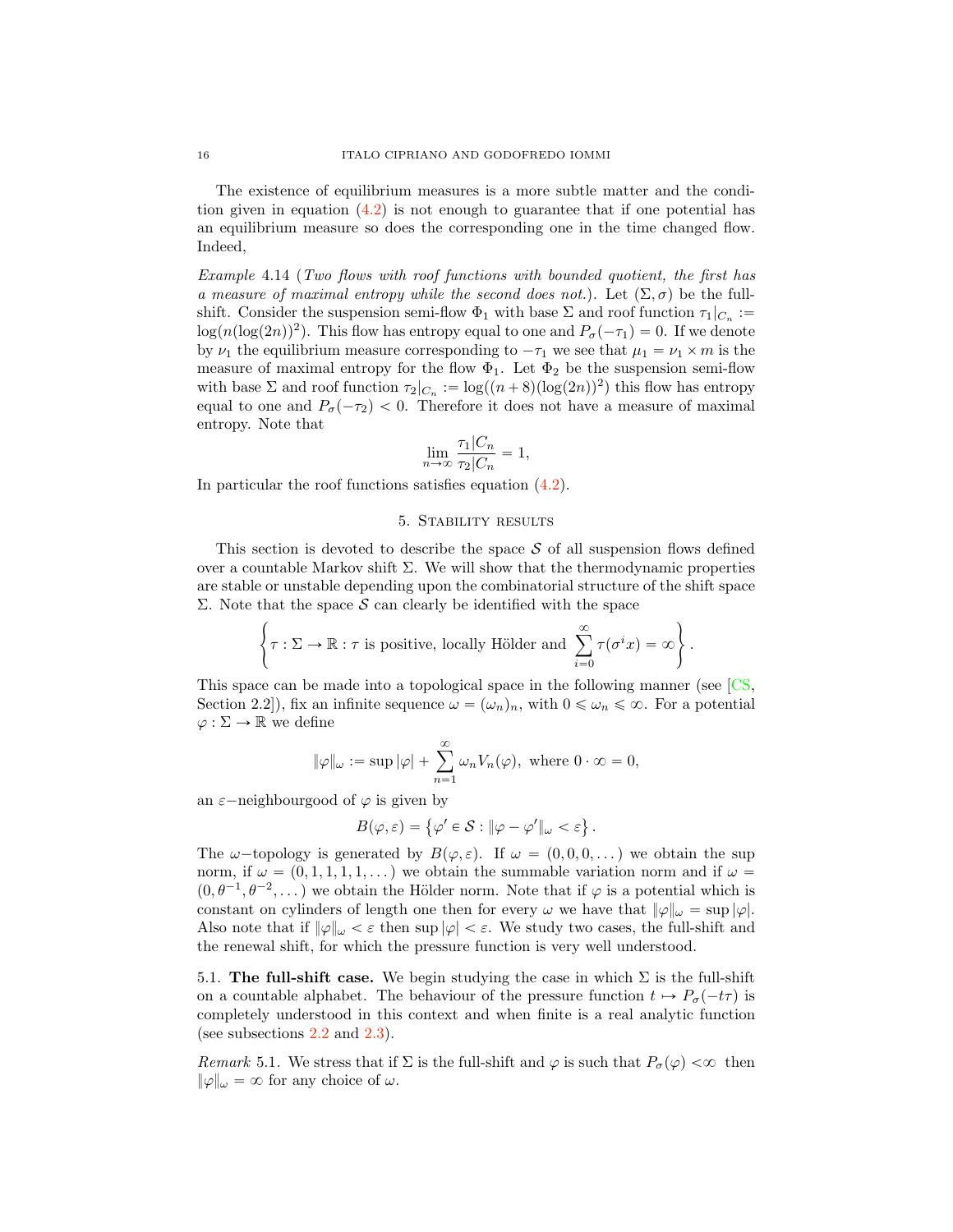<span id="page-16-1"></span>The following theorem characterizes the behaviour of the flow in terms of the finitness (or not) of the entropy. Denote by  $\mathcal{F} \subset \mathcal{S}$  the flows with finite entropy and  $\mathcal{I} \subset \mathcal{S}$  those with infinite entropy.

### **Theorem 5.2.** The sets F and I are both open with respect to any  $\omega$ -topology.

*Proof.* Let  $(Y, \Phi)$  be a suspension semi-flow defined over the full-shift with locally Hölder roof function  $\tau$  and with finite entropy. Since the system has finite entropy it means that there exists  $t_0 > 0$  such that  $P_{\sigma}(-t_0\tau) = A < 0$ . Recall that we are assuming that  $\sum_{i=0}^{\infty} \tau(\sigma^i x) = \infty$ , Kempton [\[Ke1,](#page-21-21) p.40] showed that for the full-shift this condition implies that  $\tau$  is bounded away from zero. In particular, by ergodic optimization results (see  $\text{[JMU]}$ , Theorem 1) we have that the asymptotic slope of the pressure is bounded away from zero. That is, there exist  $A < 0$  such that,

$$
\lim_{t \to \infty} P_{\sigma}'(-t\tau) < A < 0.
$$

This implies that  $\lim_{t\to\infty} P_{\sigma}(-t\tau) = -\infty$ . Let  $\varepsilon > 0$  and consider  $\tau' \in \mathcal{S}$  such that  $t_0$   $\|\tau - \tau'\|_{\omega} < \varepsilon$ . For every every  $K \subset \Sigma$  compact and invariant we have that (see  $[Wa, Theorem 9.7 (iv)]$  $[Wa, Theorem 9.7 (iv)]$ 

$$
|P_K(-t_0\tau) - P_K(-t_0\tau')| \leq t_0 \sup |\tau - \tau'| \leq ||t_0\tau - t_0\tau'||_{\omega} < \varepsilon.
$$

It is a direct consequence of the approximation property of the Gurevich pressure (see Theorem [2.1\)](#page-2-1) that

$$
|P_{\sigma}(-t_0\tau) - P_{\sigma}(-t_0\tau')| < \varepsilon.
$$

This implies that there exists  $t_1 \in \mathbb{R}$  such that  $P_{\sigma}(-t_1 \tau') < 0$ . In particular the flow  $(Y, \Phi')$  with base  $(\Sigma, \sigma)$  and roof function  $\tau'$  has finite entropy.

Let us consider now  $(Y', \Phi)$  a suspension semi-flow defined over the full-shift with locally Hölder roof function  $\tau'$  with infinite entropy. Let  $\varepsilon > 0$  and  $\tau_2 \in \mathcal{S}$  such that  $|\tau' - \tau_2|_{\omega} < \varepsilon$ . We will show that the suspension semi-flow with base the full-shift and roof function  $\tau_2$  has infinite entropy. Note that since  $\sum_{i=0}^{\infty} \tau'(\sigma^i x) = \infty$  we have that  $\tau'$  is bounded away from zero. Therefore, for every  $t \in \mathbb{R}$  we have that  $P_{\sigma}(-t\tau') = \infty$ . Indeed, assume by way of contradiction that there exists  $t' > 0$ such that  $P_{\sigma}(-t'\tau') < \infty$ . Then ergodic optimization results ([\[JMU,](#page-21-22) Theorem 1]) imply that the asymptotic derivative of the pressure is a strictly negative constant. Thus, there exists  $t'' > 0$  such that  $P_{\sigma}(-t''\tau') < 0$ . But this would imply that the entropy of the corresponding semi-flow is not infinite. Therefore, in order to prove that the suspension semi-flow with base the full-shift and roof function  $\tau_2$  has infinite entropy it suffices to prove that for every  $t \in \mathbb{R}$ ,  $P_{\sigma}(-t\tau_2) = \infty$ . Assume by way of contradiction that there exists  $t_1 \in \mathbb{R}$  such that  $P_{\sigma}(-t_1\tau_2) < \infty$ . Let  $K \subset \Sigma$ be compact and invariant. Then

<span id="page-16-0"></span>
$$
|P_K(-t_1\tau') - P_K(-t_1\tau_2)| \le |t_1| \sup |\tau' - \tau_2| \le |t_1| \|\tau' - \tau_2\|_{\omega} \le |t_1|\varepsilon. \tag{5.1}
$$

It follows form the approximation property of the Gurevich pressure and the fact that  $P_{\sigma}(-t_1\tau_2) < \infty$  and  $P_{\sigma}(-t_1\tau') = \infty$  that the inequality in equation [\(5.1\)](#page-16-0) can not hold for an arbitrary compact invariant set K. This contradiction proves that the set  $\mathcal I$  is open with respect to any  $\omega$ -topology.

Consider now the subset  $\mathcal{C} \subset \mathcal{F}$  of flows having measures of maximal entropy and  $\mathcal{N} \subset \mathcal{F}$  of those not having such a measure.

**Proposition 5.3.** Neither C nor N are open sets with respect to any  $\omega$ -topology.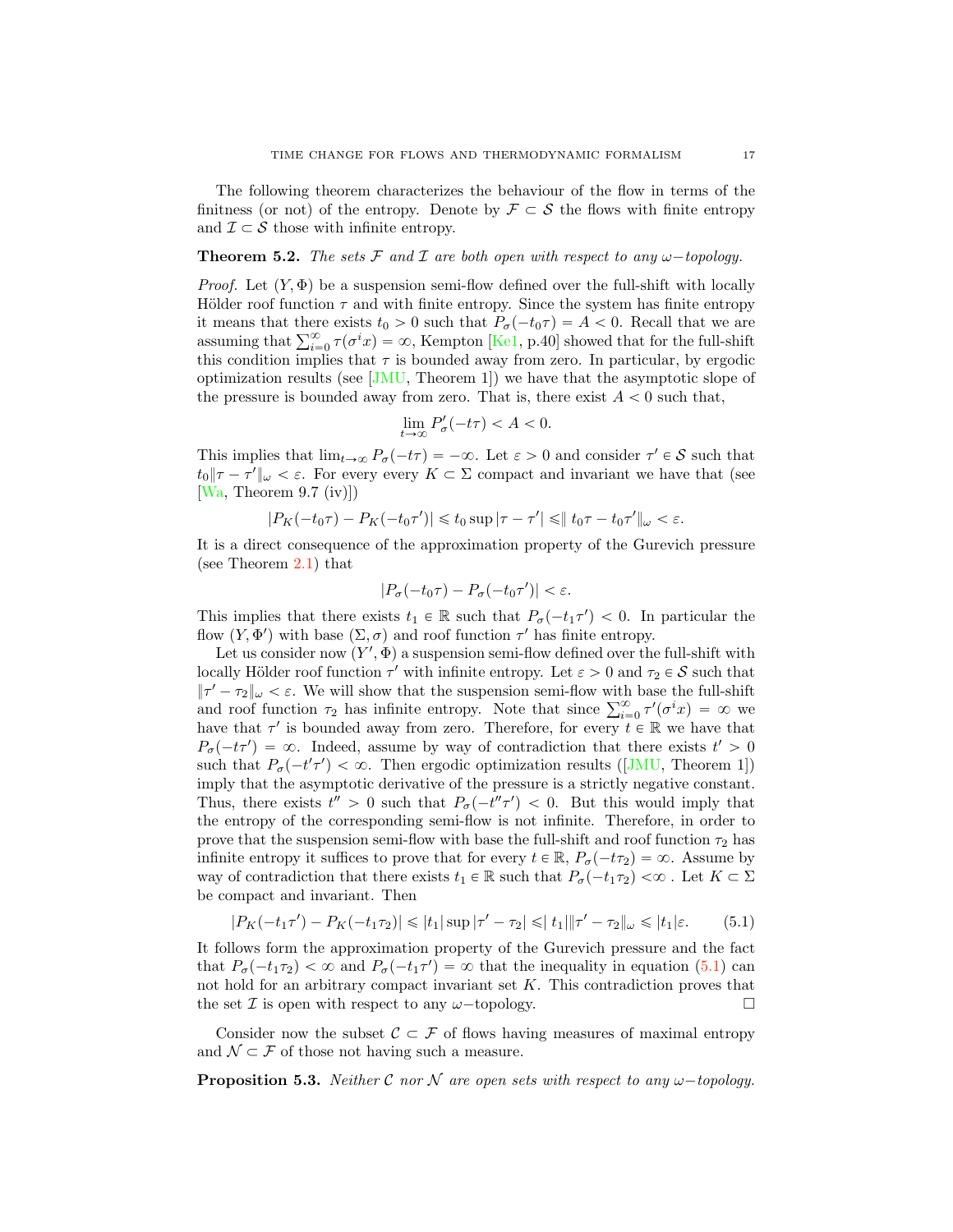<span id="page-17-1"></span>Proof. There exists a locally constant (on cylinders of length one), positive function  $\tau_1 : \Sigma \to \mathbb{R}$  such that

$$
P_{\sigma}(-t\tau_1) = \begin{cases} \infty & \text{if } t < t_0; \\ 0 & \text{if } t = t_0; \\ \text{negative} & \text{if } t > t_0. \end{cases}
$$

and  $\lim_{t \to t_0^+} P_\sigma'(-t\tau_1) < \infty$  (see Lemma [\(4.6\)](#page-10-0)). The suspension semi-flow  $\Phi_1$  with base  $(\Sigma, \sigma)$  and roof function  $\tau_1$  has entropy  $h(\Phi_1) = t_0$  and the equilibrium measure  $\mu$  corresponding to  $-t_0\tau_1$  is such that  $\int \tau_1 d\mu < \infty$  (because of the assumption on the derivative of the pressure). Therefore, the measure

$$
\frac{\mu\times m}{\int\!\tau_1d\mu},
$$

is the measure of maximal entropy for the flow  $\Phi_1$ . Let  $\tau_2 : \Sigma \to \mathbb{R}^+$  be a locally constant potential (on cylinders of length one) such that for every  $x \in \Sigma$ ,  $\tau_1(x)$  $\tau_2(x) = \varepsilon$ . Since both potentials are constant on cylinders of length one we have that  $|\tau_1 - \tau_2|_{\omega} = \sup |\tau_1 - \tau_2| \leq \varepsilon$  and

$$
P_{\sigma}(-t\tau_2) = \begin{cases} \infty & \text{if } t < t_0; \\ \text{negative} & \text{if } t \geq t_0. \end{cases}
$$

Therefore, the suspension semi-flow  $\Phi_2$  with base  $(\Sigma, \sigma)$  and roof function  $\tau_2$  has entropy  $h(\Phi_2) = t_0$  and no measure of maximal entropy. This implies that the set C is not open with respect to any  $\omega$ -topology. The same argument shows that the set N is not open with respect to any  $\omega$ -topology.

 $\Box$ 

The number  $s_{\infty}(\Phi)$  is a relevant dynamical quantity of the suspension flow. It was first used in [\[IJ\]](#page-21-16) to construct examples of regular potentials exhibiting phase transitions. In [\[IRV\]](#page-21-8) geodesic flows defined over non-compact manifolds of variable pinched negative curvature were studied. The manifolds considered are Hadamard manifold with an extended Schottky group (which contains parabolic elements). It turns out that these manifolds can be coded by suspension flows defined over countable Markov shifts satisfying the BIP property and with a regular roof function (see [\[IRV,](#page-21-8) Section 4.2]). The number  $s_{\infty}(\Phi)$  is related to the amount of entropy that measures escaping through the cups of the manifold can carry and with the largest parabolic critical exponent of the extended Schottky group (see [\[IRV,](#page-21-8) Theorem 4.12]). It is therefore of interest to understand how does this quantity varies with time changes of the flow. First note that from Lemma [4.4](#page-9-6) it follows that:

<span id="page-17-0"></span>**Lemma 5.4.** Let  $(\Sigma, \sigma)$  be the full-shift on a countable alphabet. For every  $\alpha > 0$ there exists a positive locally Hölder potential  $\tau$  such that the suspension flow  $(Y, \Phi)$ with base  $\Sigma$  and roof function  $\tau$  satisfies  $s_{\infty}(\Phi) = \alpha$ .

We will use the following notation, if  $\tau \in S$  we denote by  $s_{\infty}(\Phi_{\tau})$  the number  $s_{\infty}$  for the suspension flow  $(Y, \Phi)$  with base the full-shift and roof function  $\tau$ . In order to study the properties of  $s_{\infty}$  in S we define an equivalence relation. We say that  $\tau, \tilde{\tau} \in \mathcal{S}$  are related if and only if  $s_{\infty}(\Phi_{\tau}) = s_{\infty}(\Phi_{\tilde{\tau}})$ . By Lemma [5.4](#page-17-0) we can identify each equivalence class  $\lceil \tau \rceil$  with a number  $\alpha > 0$ , say  $\lceil \tau \rceil = \lceil \alpha \rceil$  if and only if  $s_{\infty}(\Phi_{\tau}) = \alpha$ . We also define

$$
[\infty] := \{ \tau \in \mathcal{S} : P_{\sigma}(-t\tau) = \infty \text{ for every } t > 0 \}.
$$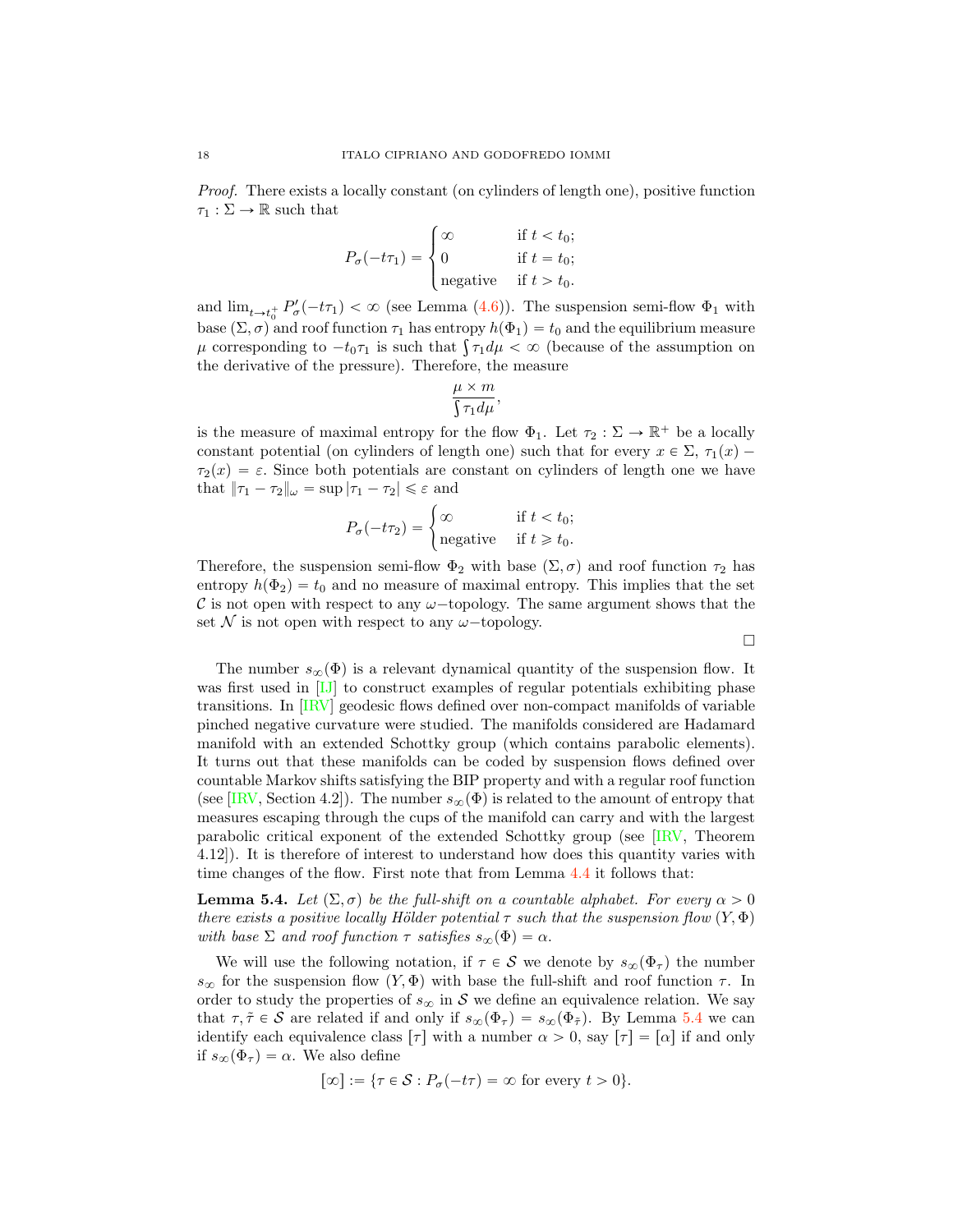For any  $\alpha > 0$ , the class  $\lceil \alpha \rceil$  can be partitioned in two sets

$$
[\alpha] = \mathcal{A}_{cont}^{[\alpha]} \sqcup \mathcal{A}_{disc}^{[\alpha]}
$$

where

$$
\mathcal{A}_{cont}^{[\alpha]} := \{ \tau \in \mathcal{S} : s_{\infty}(\Phi_{\tau}) = \alpha \text{ and } -\tau \text{ is of continuous type} \}, \text{ and}
$$

$$
\mathcal{A}_{disc}^{[\alpha]} := \{ \tau \in \mathcal{S} : s_{\infty}(\Phi_{\tau}) = \alpha \text{ and } -\tau \text{ is of discontinuous type} \}.
$$

The space of suspension flows over the full-shift can be partitioned as:

$$
\bigcup_{\alpha>0\vee\alpha=\infty} [\alpha] = [\infty] \cup \bigcup_{\alpha>0} \left( \mathcal{A}_{cont}^{[\alpha]} \sqcup \mathcal{A}_{disc}^{[\alpha]} \right) = [\infty] \sqcup \mathcal{A}_{cont} \sqcup \mathcal{A}_{disc},
$$

where  $\mathcal{A}_{cont} := \bigcup_{\alpha>0} \mathcal{A}_{cont}^{[\alpha]}$  and  $\mathcal{A}_{disc} := \bigcup_{\alpha>0} \mathcal{A}_{disc}^{[\alpha]}$ . The topological properties of this partition will describe the behaviour of the number  $s_{\infty}$  in S. The next result shows that if two suspension flows have different corresponding  $s_{\infty}$  then their roof functions are at infinite distance with respect to any  $\omega$ -norm.

# <span id="page-18-0"></span>**Theorem 5.5.** If  $\tau, \tilde{\tau} \in \bigcup_{\alpha \in \mathbb{R}} [\alpha]$  and  $\|\tau - \tilde{\tau}\|_{w} < \infty$ , then  $[\tau] = [\tilde{\tau}]$ .

*Proof.* Assume that  $\tau \in [\alpha], \tilde{\tau} \in [\beta]$  and  $\alpha > \beta$ . If  $\|\tau - \tilde{\tau}\|_{w} < \infty$ , then sup  $|\tau - \tilde{\tau}| <$  $M < \infty$  for some M. Let  $\varepsilon > 0$ . For every  $K \subset \Sigma$  compact and invariant set we have that

$$
|P_K(-(\beta + \varepsilon)\tau) - P_K(-(\beta + \varepsilon)\tilde{\tau})| \leq (\beta + \varepsilon)M.
$$

Because of the approximation property of the Gurevich pressure we have that

$$
|P_{\sigma}(-(\beta + \varepsilon)\tau)| \leq (\beta + \varepsilon)M + |P_{\sigma}(-(\beta + \varepsilon)\tilde{\tau})| < \infty,
$$

and this implies that  $\alpha \leq \beta + \varepsilon$ .

From this result, we have the following consequences that show that the classification is stable under perturbations with respect to the norm 
$$
\|\cdot\|_{\omega}
$$
.

**Corollary 5.6.** For every  $\alpha > 0$ , the set  $[\alpha]$  is open with respect to any  $\omega$ -topology and  $diam([\alpha]) = \infty$ , where the diameter is computed with respect to the distance induced by the  $\|\cdot\|_{\omega}$  norm.

Corollary 5.7. If  $\alpha, \beta > 0$  and  $\alpha \neq \beta$ , then  $dist([\alpha], [\beta]) = \infty$ , with respect to the distance induced by the  $\|\cdot\|_{\omega}$  norm.

Finally, from the last inequality in the proof of the Theorem [5.5,](#page-18-0) we have that

**Corollary 5.8.** For every number  $\alpha > 0$ , the sets  $\mathcal{A}_{cont}^{[\alpha]}$  and  $\mathcal{A}_{disc}^{[\alpha]}$  are open with respect to any  $\omega$ -topology.

We conclude this sub-section describing the topological properties of the sets having measures of maximal entropy  $\mathcal C$  and not having such a measure  $\mathcal N$  when restricted to the classes  $\mathcal{A}_{cont}$  and  $\mathcal{A}_{disc}$ .

**Proposition 5.9.** With respect to any  $\omega$ -topology we have that

- (a) The set  $\mathcal{C} \cap \mathcal{A}_{cont}$  is open in  $\mathcal{A}_{cont}$  and  $\mathcal{C} \cap \mathcal{A}_{disc}$  is not open  $\mathcal{A}_{disc}$ .
- (b) The set  $\mathcal{N} \cap \mathcal{A}_{cont}$  is empty and  $\mathcal{N} \cap \mathcal{A}_{disc}$  is not open in  $\mathcal{A}_{disc}$ .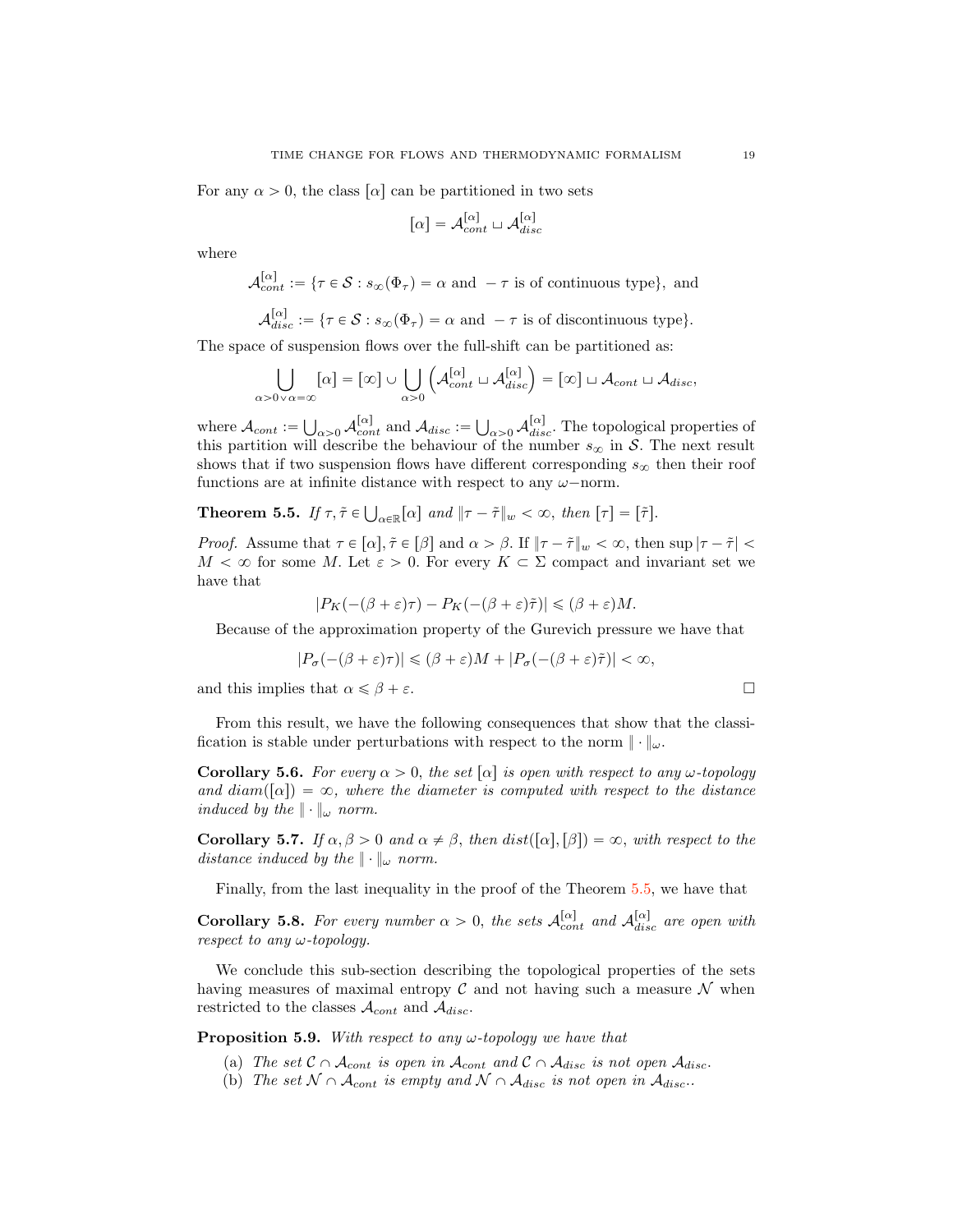<span id="page-19-0"></span>*Proof.* From the definition of  $\mathcal{A}_{cont}$  is clear that  $\mathcal{C} \cap \mathcal{A}_{cont}$  is open in  $\mathcal{A}_{cont}$  and that  $\mathcal{N} \cap \mathcal{A}_{cont} = \emptyset$ . The proofs that the set  $\mathcal{C} \cap \mathcal{A}_{disc}$  is not open  $\mathcal{A}_{disc}$  and that the set  $\mathcal{N} \cap \mathcal{A}_{disc}$  is not open in  $\mathcal{A}_{disc}$  follow from Lemma [4.6](#page-10-0) and the observations that for every  $\theta > 1, k \ge 2$ , given  $\varepsilon > 0$  small enough, we have that  $\tau := -\varphi_{\theta_{k,1},k,1} > 0$ and  $\tau - \varepsilon > 0$ , moreover  $[\tau] = [\tau - \varepsilon] = [1], P_{\sigma}(-\tau) = 0, P_{\sigma}(-(\tau - \varepsilon)) = -\varepsilon < 0$ and  $\|\tau - (\tau - \varepsilon)\|_{\omega} = \varepsilon$ . As  $\tau \in \mathcal{C} \cap \mathcal{A}_{disc}$  and  $\tau - \varepsilon \in \mathcal{N} \cap \mathcal{A}_{disc}$ , this implies that there are elements of  $\mathcal{N} \cap \mathcal{A}_{disc}$  arbitrarily close to  $\mathcal{C} \cap \mathcal{A}_{disc}$ , which concludes the proof.

 $\Box$ 

As observed in Theorem [3.3](#page-7-1) a suspension flow  $(Y, \Phi)$  with base the full-shift and roof function  $\tau$  can fail to have a measure of maximal entropy for two reasons. One, which we have already studied, is that  $P_{\sigma}(-h(\Phi)\tau) \neq 0$ . The other is that despite the fact that  $P_{\sigma}(-h(\Phi)\tau) = 0$ , the Gibbs measure  $\nu$  corresponding to  $-h(\Phi)\tau$  is such that  $\int h(\Phi)\tau d\nu = \infty$ . This means that for any  $\varepsilon > 0$ , the derivative of the map  $t \mapsto P_{\sigma}(-t\tau)$  is unbounded in the interval  $(h(\Phi), h(\Phi) + \varepsilon]$ . The roof functions studied in Lemma [4.6](#page-10-0) provide examples of this type. For example, when  $k = 2$  and  $\gamma = 1$ , we have that  $1 < \theta_{2,1} < 2$ , and  $\tau := -\varphi_{\theta_{2,1},2,1} > 0$  satisfies  $h_{top}(\Phi_{\tau}) = 1$ ,  $P_{\sigma}(-\tau) = 0$  and there exists a unique equilibrium measure  $\nu$  for  $-\tau$  with  $\int \tau d\nu = \infty$ .

5.2. The renewal shift case. We know consider another countable Markov shift. For the alphabet  $\mathbb{N} \cup \{0\}$ , consider the transition matrix  $T = (t_{ij})_{i,j\in\mathbb{N}\cup\{0\}}$  with  $t_{0,0} = t_{0,n} = t_{n,n-1} = 1$  for each  $n \ge 1$  and with all other entries equal to zero. The renewal shift is the Markov shift  $(\Sigma_R, \sigma)$  defined by the transition matrix T, that is, the shift map  $\sigma$  on the space

$$
\Sigma_R = \left\{ (x_i)_{i \geq 0} : x_i \in \mathbb{N} \cup \{0\} \text{ and } a_{x_i x_{i+1}} = 1 \text{ for each } i \geq 0 \right\}.
$$

This shift has entropy equal to log 2. The pressure function in this context is also very well understood. Indeed, Sarig [\[Sa2\]](#page-22-5) proved the following (the version of this result for every  $t \in \mathbb{R}$ , appears in [\[BI2,](#page-20-8) Proposition 3]).

**Proposition 5.10.** Let  $(\Sigma_R, \sigma)$  be the renewal shift. For each bounded  $\varphi \in \mathcal{R}$  there exist  $t_c^+ \in (0, +\infty]$  and such that:

- (a)  $t \mapsto P_{\sigma}(t\varphi)$  is strictly convex and real analytic in  $(0, t_c^+)$ .
- (b)  $P_G(t\varphi) = Mt$  for  $t > t_c^+$ .  $M := \sup \left\{ \int_{\Sigma} \varphi \, d\mu : \mu \in \mathcal{M} \right\}$ .
- (c) At  $t_c^+$  the function  $q \mapsto P_\sigma(t\varphi)$  is continuous but not analytic.
- (d) For each  $t \in (0, t_c^+)$  there is a unique equilibrium measure  $\mu_t$  for  $t\varphi$ .
- (e) For each  $t > t_c^+$  there is no equilibrium measure for  $t\varphi$ .

We consider now the set  $S$  of suspension flows with renewal shift for base. These flows are known as *renewal flows* and have been studied in  $[IJT]$ , Section 6. There exists renewal flows with infinite entropy (see [\[IJT,](#page-21-17) Example 6.4]). Again, we call  $\mathcal{F} \subset \mathcal{S}$  the flows with finite entropy and  $\mathcal{I} \subset \mathcal{S}$  those with infinite entropy.

**Lemma 5.11.** The set  $F$  contains an open set.

*Proof.* Let  $\tau$  be a roof function bounded away from zero. That is, there exists  $A > 0$  such that for every  $x \in \Sigma_R$  we have  $\tau(x) > A > 0$ . Therefore, for every  $t \geq 0$ 

$$
P_{\sigma}(-t\tau) \leq \log(2) - tA.
$$

In particular, there exists  $h > 0$  such that  $P_{\sigma}(-h\tau) = 0$ . Thus, the suspension flow with roof function  $\tau$  has finite entropy. This readily implies that the set  $\mathcal F$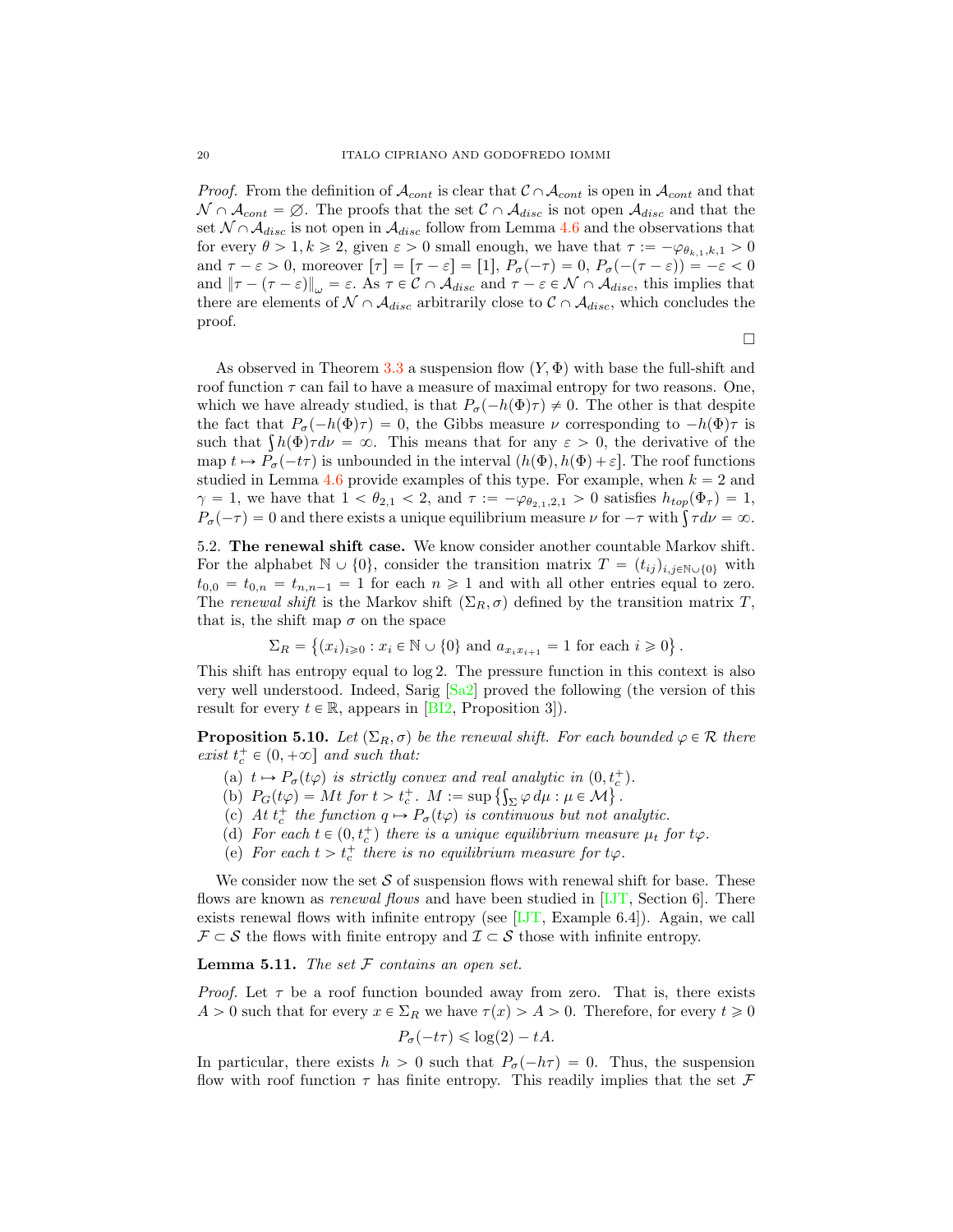<span id="page-20-9"></span>contains an open set with respect to any  $\omega$ -topology. Indeed, for every  $\varepsilon > 0$  such that  $A - \varepsilon > 0$  and any roof function  $\tau_1$  for which  $\|\tau - \tau_1\|_{\omega} < \varepsilon$  we have that  $\tau_1 > A - \varepsilon > 0$ . Indeed,

$$
\sup\left\{\left|\tau(x)-\tau_1(x)\right|:x\in\Sigma_R\right\}\leqslant\left\|\tau-\tau_1\right\|_{\omega}<\varepsilon.
$$

Therefore the suspension flow with roof function  $\tau_1$  has finite entropy.  $\Box$ 

**Theorem 5.12.** Neither F nor I are open sets with respect to any  $\omega$ -topology.

*Proof.* Let  $\tau_1$  be a roof function such that it is constant in cylinders of length one, for every  $t \in \mathbb{R}$  we have that  $P_{\sigma}(-t\tau) > 0$  and  $\lim_{n \to \infty} \tau_1|C_n = 0$  (for an example see [\[IJT,](#page-21-17) Example 6.4]). Let  $\tau_2$  be a roof function constant in cylinders of length one with

$$
P_{\sigma}(-t\tau_2) = \begin{cases} \text{positive} & \text{if } t < 1; \\ 0 & \text{if } t \ge 1 \end{cases}
$$

and  $\lim_{n\to\infty} \tau_2|C_n = 0$ . Examples of this type of functions were first constructed by Hofbauer  $[H_0]$  (other examples can be found in  $[IT, Sa2]$  $[IT, Sa2]$  $[IT, Sa2]$ ). The suspension flow associated to  $\tau_1$  belongs to I and the one corresponding to  $\tau_2$  to F.

Let  $\varepsilon > 0$  and consider  $N \in \mathbb{N}$  such that for any  $n > N$  we have that if  $x \in C_n$ then

$$
0 \le \tau_i(x) < \frac{\varepsilon}{2} \text{ for } i = 1, 2.
$$

Define a new roof function  $\tau : \Sigma_R \to \mathbb{R}$  by

$$
\tau(x) := \begin{cases} \tau_2(x) & \text{if } x \in C_n \text{ for } n \in \{0, 1, \dots N\}; \\ \tau_1(x) & \text{if } x \in C_n \text{ for } n > N. \end{cases}
$$

Note that for every  $t \in \mathbb{R}$  we have that  $P_{\sigma}(-t\tau) > 0$ . Indeed, the tail of  $\tau$  determines the behaviour of the pressure for large values of  $t$ . Moreover

$$
\|\tau-\tau_2\|_{\omega}<\varepsilon.
$$

Therefore the set  $\mathcal F$  is not open. An analogous construction shows that  $\mathcal I$  is not open.  $open.$ 

#### **REFERENCES**

- <span id="page-20-5"></span>[Ab] L. M. Abramov, On the entropy of a flow. Dokl. Akad. Nauk SSSR 128 (1959) 873-875. (Cited on page [7.](#page-6-1))
- <span id="page-20-6"></span>[Al] H. Alzer, The Hurwitz zeta function: monotonicity, convexity and inequalities. Aequat. Math. **89** (2015) 1401-1414 . (Cited on page [10.](#page-9-7))
- <span id="page-20-4"></span>[AK] W. Ambrose and S. Kakutani, Structure and continuity of measurable flows. Duke Math. J. 9 (1942) 25–42. (Cited on page [7.](#page-6-1))
- <span id="page-20-0"></span>[AFU] A. Avila; G. Forni and C. Ulcigrai, Mixing for time-changes of Heisenberg nilflows. J. Differential Geom. 89 (2011), no. 3, 369–410. (Cited on page [1.](#page-0-0))
- <span id="page-20-3"></span>[BI1] L. Barreira and G. Iommi, Suspension flows over countable Markov shifts. Journal of Statistical Physics 124 no.1, 207–230 (2006). (Cited on pages [4,](#page-3-4) [7,](#page-6-1) and [14.](#page-13-1))
- <span id="page-20-8"></span>[BI2] L. Barreira and G. Iommi, Multifractal analysis and phase transitions for hyperbolic and parabolic horseshoes, Israel J. Math. 181 (2011), 347-379. (Cited on page [20.](#page-19-0))
- <span id="page-20-7"></span>[BRW] L. Barreira, L. Radu and C. Wolf, Dimension of measures for suspension flows, Dyn. Syst. 19 (2004), 89–107. (Cited on page [14.](#page-13-1))
- <span id="page-20-1"></span>[Bo1] R. Bowen, Symbolic dynamics for hyperbolic flows, Amer. J. Math. 95 (1973), 429–460. (Cited on page [1.](#page-0-0))
- <span id="page-20-2"></span>[BR] R. Bowen and D. Ruelle, The ergodic theory of Axiom A flows, Invent. Math. 29 (1975), 181–[2](#page-1-0)02. (Cited on pages  $2$  and  $9$ .)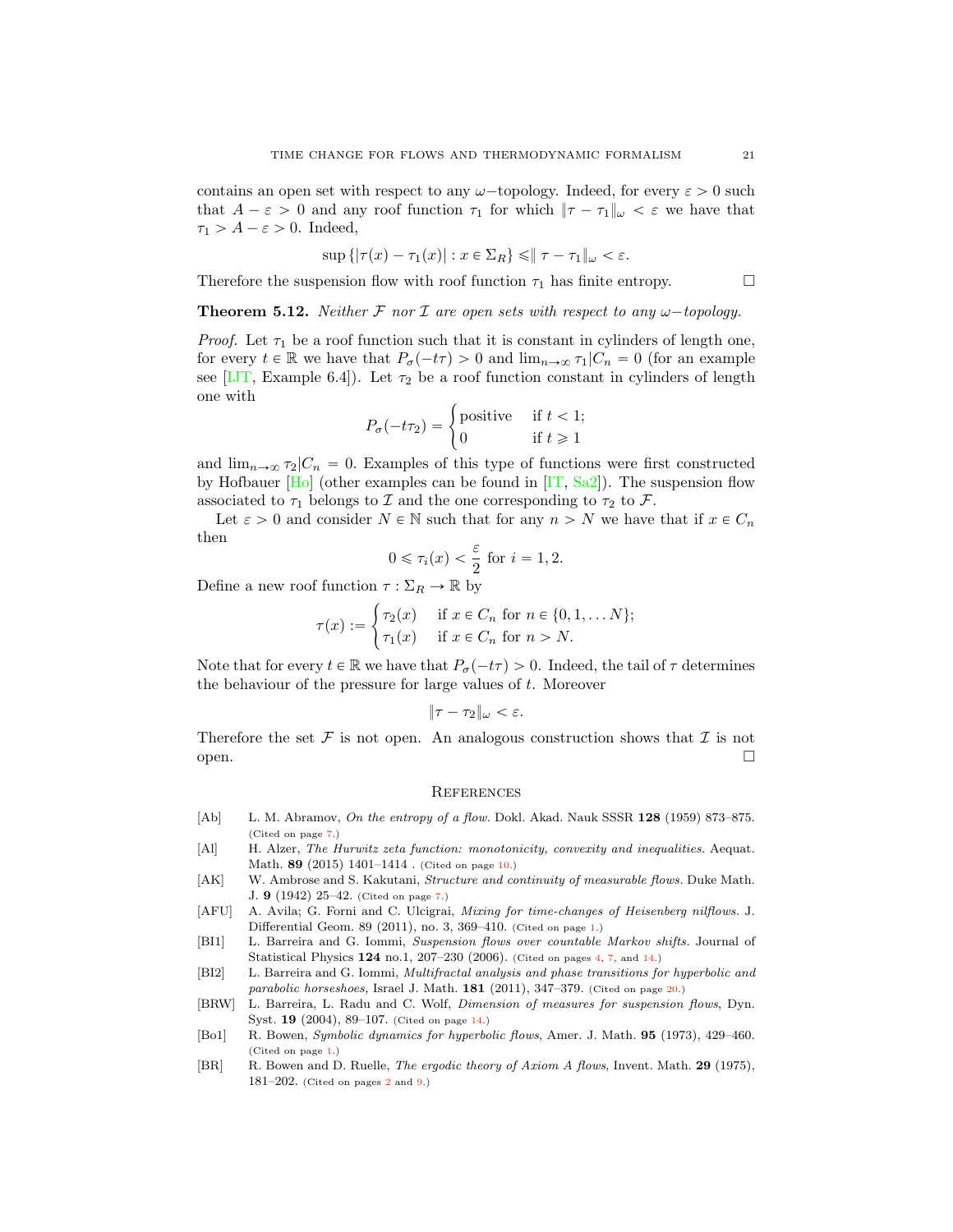- <span id="page-21-9"></span>[BG] A.I. Bufetov and B.M. Gurevich, On a measure with maximum entropy for the Teichmüller flow on the moduli space of abelian differentials. Funktsional. Anal. i Prilozhen. 42 (2008), no. 3, 75–77; translation in Funct. Anal. Appl. 42 (2008), no. 3, 224–226. (Cited on page [2.](#page-1-0))
- <span id="page-21-13"></span>[BS] J. Buzzi and O. Sarig, Uniqueness of equilibrium measures for countable Markov shifts and multidimensional piecewise expanding maps, Ergodic Theory Dynam. Systems 23 (2003), 1383–1400. (Cited on page [3.](#page-2-2))
- <span id="page-21-20"></span>[CS] V. Cyr and O. Sarig, Spectral Gap and Transience for Ruelle Operators on Countable Markov Shifts, Comm. Math. Phys. 292 (2009) 637–666. (Cited on page [16.](#page-15-1))
- <span id="page-21-7"></span>[DP] F. Dal'bo and M. Peigné, Some negatively curved manifolds with cusps, mixing and counting. Journal für die Reine und Angewandte Mathematik  $497$  (1998), 141–169. (Cited on page [2.](#page-1-0))
- <span id="page-21-14"></span>[Ei] M. Eie, On a Dirichlet series associated with a polynomial, Proc. Amer. Math. Soc. 110 (1990), no. 3, 583–590. (Cited on page [4.](#page-3-4))
- <span id="page-21-1"></span>[FU] G. Forni and C. Ulcigrai, Time-changes of horocycle flows. J. Mod. Dyn. 6 (2012), no. 2, 251273. (Cited on page [1.](#page-0-0))
- <span id="page-21-3"></span>[GM] K. Gelfert and A. E. Motter (Non)Invariance of dynamical quantities for orbit equivalent flows. Commun. Math. Phys. 300 (2010), 411-433. (Cited on page [1.](#page-0-0))
- <span id="page-21-15"></span>[GT] P.J. Grabner and J.M. Thuswaldner, Analytic continuation of a class of Dirichlet series. Abh. Math. Sem. Univ. Hamburg 66 (1996), 281–287. (Cited on page [6.](#page-5-2))
- <span id="page-21-11"></span>[Gu1] B.M. Gurevič, Topological entropy for denumerable Markov chains, Dokl. Akad. Nauk SSSR 10 (1969) 911–915. (Cited on page [2.](#page-1-0))
- <span id="page-21-12"></span>[Gu2] B.M. Gurevič, Shift entropy and Markov measures in the path space of a denumerable graph, Dokl. Akad. Nauk SSSR 11 (1970) 744–747. (Cited on page [2.](#page-1-0))
- <span id="page-21-10"></span>[Ha] U. Hamenstädt, Symbolic dynamics for the Teichmueller flow. Preprint available at http://www.math.uni-bonn.de/people/ursula/papers.html (Cited on page [2.](#page-1-0))
- <span id="page-21-23"></span>[Ho] F. Hofbauer, Examples for the nonuniqueness of the equilibrium state. Trans. Amer. Math. Soc. 228 (1977), no. 223–241. (Cited on page [21.](#page-20-9))
- <span id="page-21-16"></span>[IJ] G. Iommi and T. Jordan, Phase transitions for suspension flows. Comm. Math. Phys. Physics 320, 475–498 (2013) (Cited on pages [7](#page-6-1) and [18.](#page-17-1))
- <span id="page-21-17"></span>[IJT] G. Iommi, T. Jordan and M. Todd, Recurrence and transience for suspension flows Israel Journal of Mathematics vol. 209, Issue 2, 547–592 (2015). (Cited on pages [7,](#page-6-1) [8,](#page-7-2) [20,](#page-19-0) and [21.](#page-20-9))
- <span id="page-21-24"></span>[IT] G. Iommi and M. Todd, Transience in dynamical systems. Ergodic Theory Dynam. Systems 33 (2013), no. 5, 1450–1476. (Cited on page [21.](#page-20-9))
- <span id="page-21-8"></span>[IRV] G. Iommi, F. Riquelme and A. Velozo Entropy in the cusp and phase transitions for geodesic flows Israel J. Math. 225 (2018), no. 2, 609–659. (Cited on pages [2](#page-1-0) and [18.](#page-17-1))
- <span id="page-21-18"></span>[JKL] J. Jaerisch, M. Kesseböhmer and S. Lamei, *Induced topological pressure for countable* state Markov shifts Stoch. Dyn. 14 (2014), no. 2, 1350016, 31 pp. (Cited on page [7.](#page-6-1))
- <span id="page-21-22"></span>[JMU] O. Jenkinson, R.D. Mauldin and M. Urbański, Zero temperature limits of Gibbsequilibrium states for countable alphabet subshifts of finite type. J. Stat. Phys. 119 (2005), no. 3-4, 765–776. (Cited on page [17.](#page-16-1))
- <span id="page-21-4"></span>[KU] S. Katok and I. Ugarcovici, Symbolic dynamics for the modular surface and beyond. Bull. Amer. Math. Soc. (N.S.) 44 (2007), no. 1, 87–132. (Cited on page [1.](#page-0-0))
- <span id="page-21-21"></span>[Ke1] T. Kempton,Thermodynamic formalism for symbolic dynamical systems. University if Warwick Ph.D thesis (2011). (Cited on page [17.](#page-16-1))
- <span id="page-21-19"></span>[Ke2] T. Kempton, Thermodynamic formalism for suspension flows over countable Markov shifts Nonlinearity  $24$  (2011) 2763-2775. (Cited on page [7.](#page-6-1))
- <span id="page-21-6"></span>[LS] Y. Lima and O. Sarig, *Symbolic dynamics for three dimensional flows with positive* topological entropy to appear in J. Eur. Math. Soc. (Cited on page [2.](#page-1-0))
- <span id="page-21-0"></span>[Ma] B. Marcus, Ergodic properties of horocycle flows for surfaces of negative curvature. Ann. of Math. (2) 105 (1977), no. 1, 81–105. (Cited on page [1.](#page-0-0))
- <span id="page-21-5"></span>[MU] R. Mauldin and M. Urbański, *Graph directed Markov systems: geometry and dynamics of* limit sets, Cambridge tracts in mathematics 148, Cambridge University Press, Cambridge 2003. (Cited on pages [2](#page-1-0) and [3.](#page-2-2))
- <span id="page-21-2"></span>[P1] W. Parry, Synchronisation of canonical measures for hyperbolic attractors. Comm. Math. Phys. 106 (1986), no. 2, 267–275. (Cited on page [1.](#page-0-0))